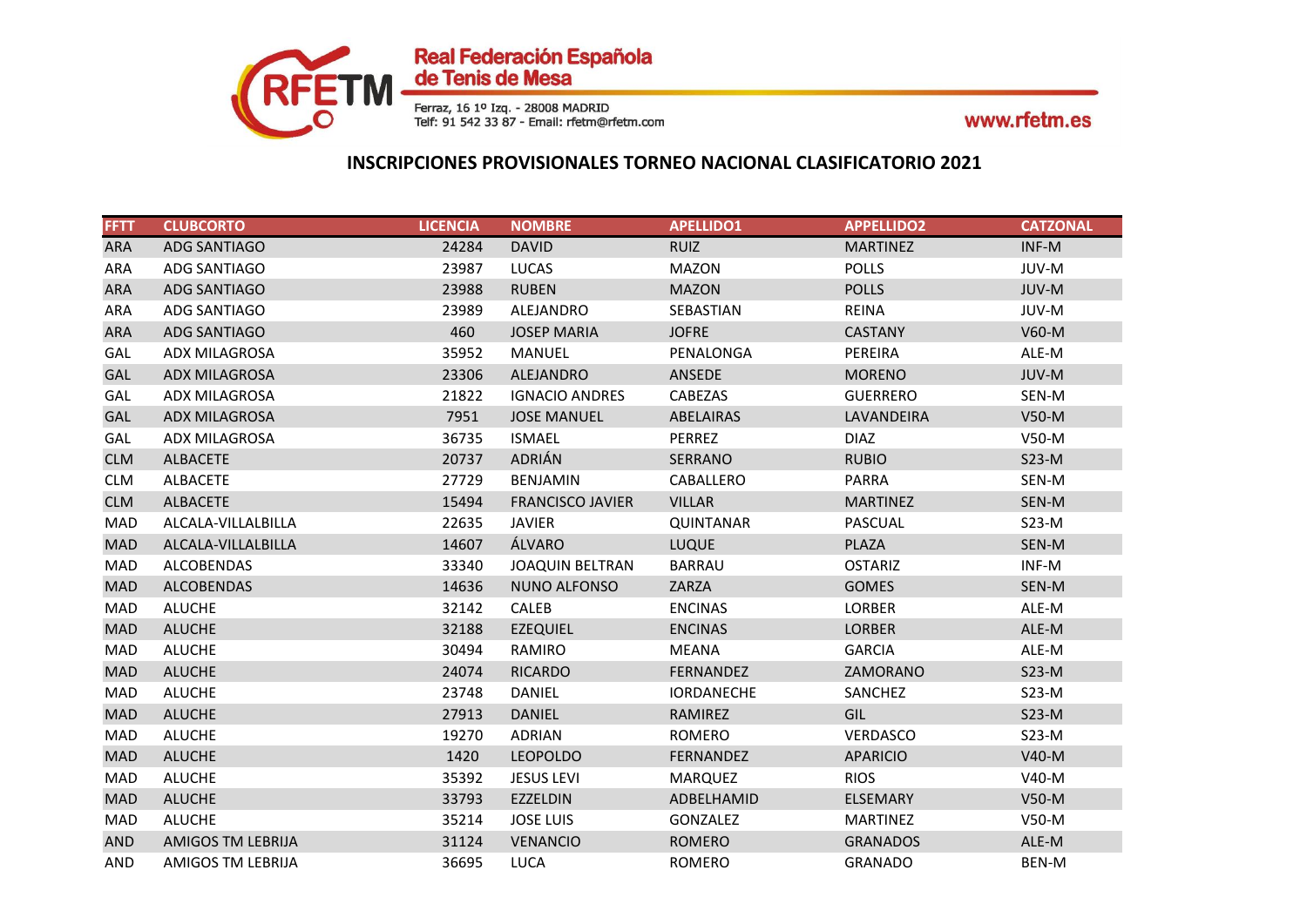

| <b>FFTT</b> | <b>CLUBCORTO</b>         | <b>LICENCIA</b> | <b>NOMBRE</b>       | <b>APELLIDO1</b>    | <b>APPELLIDO2</b>    | <b>CATZONAL</b> |
|-------------|--------------------------|-----------------|---------------------|---------------------|----------------------|-----------------|
| <b>GAL</b>  | <b>ARTEAL TM</b>         | 29678           | <b>TOMAS</b>        | <b>VALIN</b>        | <b>LOPEZ</b>         | $V50-M$         |
| AST         | ATALAYA GIJON TM         | 30238           | <b>SOFIA</b>        | ARIAS               | <b>FERNANDEZ</b>     | INF-F           |
| <b>AST</b>  | <b>ATALAYA GIJON TM</b>  | 30378           | <b>INES</b>         | <b>CIMADEVILLA</b>  | <b>JIMENEZ</b>       | INF-F           |
| AST         | ATALAYA GIJON TM         | 32129           | <b>MARIO</b>        | ANDRES              | <b>CARPINTERO</b>    | JUV-M           |
| <b>AST</b>  | ATALAYA GIJON TM         | 26841           | ALEXANDRU GABRIEL   | ELEFTERESCU         |                      | JUV-M           |
| <b>CAT</b>  | <b>ATENEU 1.882</b>      | 33181           | <b>POL</b>          | <b>ROMO</b>         | <b>ROSSELL</b>       | INF-M           |
| <b>CAT</b>  | <b>ATENEU 1.882</b>      | 25814           | <b>POL</b>          | <b>OBIOLS</b>       | <b>FARRAS</b>        | JUV-M           |
| <b>CAT</b>  | <b>ATENEU 1.882</b>      | 25315           | <b>ALBERTO</b>      | <b>VEGA</b>         | <b>VILLAREJO</b>     | V40-M           |
| <b>PVS</b>  | ATL SAN SEBASTIAN        | 36820           | <b>ELIAS</b>        | CABALLERO           | <b>MARTIN</b>        | ALE-M           |
| <b>PVS</b>  | ATL SAN SEBASTIAN        | 36612           | <b>AITOR</b>        | <b>EZKAI</b>        | <b>BERAZA</b>        | ALE-M           |
| <b>PVS</b>  | ATL SAN SEBASTIAN        | 35490           | <b>JULEN</b>        | <b>GIMENO</b>       | <b>RANDEZ</b>        | ALE-M           |
| <b>PVS</b>  | ATL SAN SEBASTIAN        | 35449           | <b>DANEL</b>        | <b>INCHAUSTI</b>    | <b>ALVAREZ</b>       | ALE-M           |
| <b>PVS</b>  | ATL SAN SEBASTIAN        | 35445           | <b>JON</b>          | <b>ALDAY</b>        | FERNANDEZ            | INF-M           |
| <b>PVS</b>  | ATL SAN SEBASTIAN        | 32171           | URTZI               | <b>DOMINGUEZ</b>    | <b>VELA</b>          | INF-M           |
| <b>PVS</b>  | ATL SAN SEBASTIAN        | 33959           | <b>PABLO</b>        | <b>HUERTOS</b>      | <b>GARCIA</b>        | INF-M           |
| <b>PVS</b>  | ATL SAN SEBASTIAN        | 35448           | <b>OIHAN</b>        | <b>LOINAZ</b>       | ARANGUREN            | INF-M           |
| <b>PVS</b>  | ATL SAN SEBASTIAN        | 32169           | <b>UNAX</b>         | SAGARDIA            | <b>RODRIGUEZ</b>     | INF-M           |
| <b>PVS</b>  | <b>ATL SAN SEBASTIAN</b> | 22472           | <b>MAIALEN</b>      | <b>GARCIA</b>       | <b>PRIETO</b>        | $S23-F$         |
| <b>PVS</b>  | <b>ATL SAN SEBASTIAN</b> | 22246           | <b>ELENE</b>        | <b>SAGARDIA</b>     | <b>RODRIGUEZ</b>     | $S23-F$         |
| <b>PVS</b>  | ATL SAN SEBASTIAN        | 22685           | <b>XABIER</b>       | <b>IGLESIAS</b>     | <b>BUCETA</b>        | $S23-M$         |
| <b>PVS</b>  | ATL SAN SEBASTIAN        | 1764            | <b>ANTONIO</b>      | VARELA              | <b>IZQUIERDO</b>     | $V40-M$         |
| <b>PVS</b>  | ATL SAN SEBASTIAN        | 895             | <b>SANTIAGO</b>     | <b>MENDIRICHAGA</b> | <b>SAN SEBASTIAN</b> | $V50-M$         |
| <b>PVS</b>  | ATL SAN SEBASTIAN        | 193             | <b>JOSE ANTONIO</b> | <b>ECHEVERRIA</b>   | <b>URRETA</b>        | $V60-M$         |
| <b>CYL</b>  | ATL. LEON                | 34303           | <b>ISIDRO</b>       | <b>ALONSO</b>       | CORONADO             | ALE-M           |
| <b>CYL</b>  | ATL. LEON                | 30070           | <b>RODRIGO</b>      | <b>MAGALLANES</b>   | <b>PEREZ</b>         | INF-M           |
| AST         | AVILES                   | 24102           | SAUL                | GONZALEZ            | <b>SANTOS</b>        | ALE-M           |
| <b>AST</b>  | <b>AVILES</b>            | 34880           | <b>ANTONI</b>       | ZABIEROWSKI         |                      | ALE-M           |
| <b>AST</b>  | <b>AVILES</b>            | 24101           | HUGO                | <b>GONZALEZ</b>     | <b>SANTOS</b>        | INF-M           |
| <b>AST</b>  | <b>AVILES</b>            | 34881           | DANIEL              | <b>MARTINEZ</b>     | <b>CABRERA</b>       | INF-M           |
| AST         | <b>AVILES</b>            | 23480           | MARIA DEL CARMEN    | <b>CALLE</b>        | <b>BALADO</b>        | JUV-F           |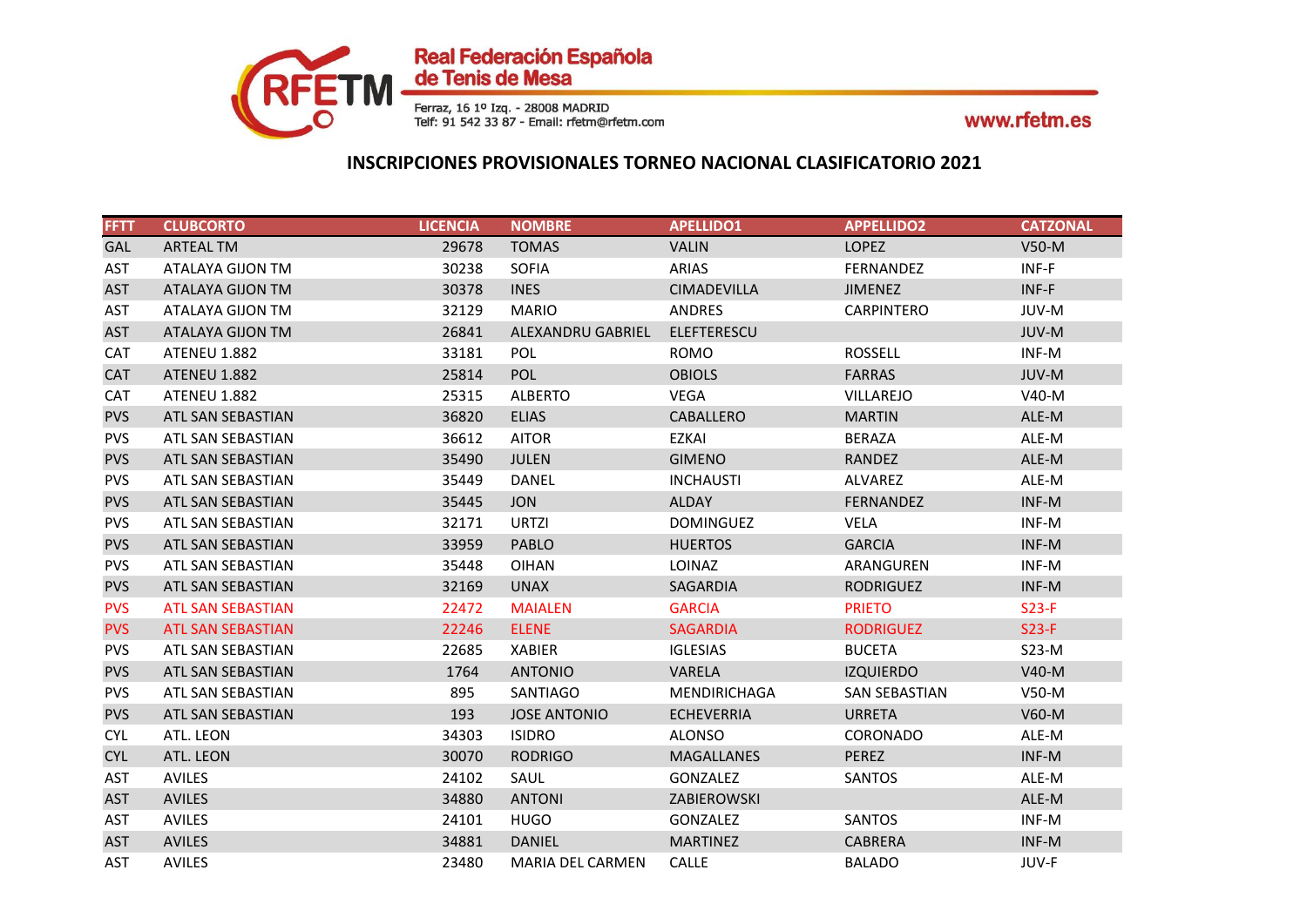

| <b>FFTT</b> | <b>CLUBCORTO</b>          | <b>LICENCIA</b> | <b>NOMBRE</b>        | <b>APELLIDO1</b>  | <b>APPELLIDO2</b> | <b>CATZONAL</b> |
|-------------|---------------------------|-----------------|----------------------|-------------------|-------------------|-----------------|
| <b>AST</b>  | <b>AVILES</b>             | 23991           | <b>SOFIA</b>         | <b>CASTRILLON</b> | <b>RIOL</b>       | JUV-F           |
| AST         | AVILES                    | 23614           | ANA                  | <b>PUENTE</b>     | PEREZ             | JUV-F           |
| <b>AST</b>  | <b>AVILES</b>             | 860             | <b>JOSE ANTONIO</b>  | <b>GONZALEZ</b>   | <b>GONZALEZ</b>   | $V50-M$         |
| AST         | AVILES                    | 610             | CARLOS               | <b>MONFORTE</b>   | RADILLO           | $V60-M$         |
| <b>GAL</b>  | <b>BEMBRIVE</b>           | 15909           | <b>ALBERTO</b>       | PEREZ             | <b>PENEDO</b>     | SEN-M           |
| <b>CVA</b>  | <b>BENISSA</b>            | 1402            | PEDRO                | <b>BAS</b>        | <b>SEGURA</b>     | V50-M           |
| <b>CYL</b>  | <b>BERCIANO TORALENSE</b> | 18048           | <b>IAGO</b>          | <b>BLANCO</b>     | <b>NEGRO</b>      | SEN-M           |
| <b>CYL</b>  | <b>BERCIANO TORALENSE</b> | 18051           | FERNANDO             | <b>BLANCO</b>     | FERNÁNDEZ         | $V50-M$         |
| <b>ARA</b>  | <b>BINEFAR 77</b>         | 35792           | LUZIA                | GIL               | <b>ALTEMIR</b>    | ALE-F           |
| ARA         | <b>BINEFAR 77</b>         | 32306           | <b>EDUARDO</b>       | PEQUERUL          | ANDRES            | JUV-M           |
| <b>AND</b>  | <b>BOLA P LA ZUBIA</b>    | 26515           | <b>PATRICIA</b>      | <b>TORIO</b>      | <b>SAN JOSE</b>   | JUV-F           |
| <b>CYL</b>  | <b>BURGOS TM</b>          | 34279           | <b>NICO</b>          | <b>ROMERO</b>     | <b>BARUQUE</b>    | BEN-M           |
| <b>CYL</b>  | <b>BURGOS TM</b>          | 27701           | <b>ISAAC</b>         | <b>BARRIUSO</b>   | <b>LOPEZ</b>      | JUV-M           |
| <b>CYL</b>  | <b>BURGOS TM</b>          | 29623           | <b>ALVAR</b>         | <b>MARTIN</b>     | <b>NAVAZO</b>     | JUV-M           |
| <b>CYL</b>  | <b>BURGOS TM</b>          | 27699           | <b>ENRIQUE</b>       | <b>GARCIA</b>     | <b>NIETO</b>      | $S23-M$         |
| <b>CYL</b>  | <b>BURGOS TM</b>          | 2890            | <b>DAVID</b>         | <b>BARRIUSO</b>   | <b>AUSIN</b>      | SEN-M           |
| <b>CYL</b>  | <b>BURGOS TM</b>          | 10530           | <b>JULIAN</b>        | <b>OSLE</b>       | <b>HIGUERA</b>    | V50-M           |
| MAD         | C.D. T.M. RIVAS PROMESAS  | 898             | <b>RAMON JOSE</b>    | <b>COLADO</b>     | <b>PALACIOS</b>   | $V50-M$         |
| <b>MAD</b>  | C.D. T.M. RIVAS PROMESAS  | 4492            | <b>FRANCISCO</b>     | PEDRAZA           | SANCHEZ           | $V50-M$         |
| MAD         | C.D. T.M. RIVAS PROMESAS  | 600             | MANUEL               | <b>ESCALANTE</b>  | <b>ISIDORO</b>    | V60-M           |
| <b>MAD</b>  | C.D.E. PEDREZUELA         | 24016           | <b>NORA</b>          | <b>REDONDO</b>    | FERNANDEZ         | INF-F           |
| MAD         | C.D.E. PEDREZUELA         | 23700           | <b>JORGE</b>         | SANCHEZ           | <b>AGUADO</b>     | INF-M           |
| <b>MAD</b>  | C.D.E. PEDREZUELA         | 23702           | <b>ADRIAN DANIEL</b> | <b>TIMARU</b>     |                   | INF-M           |
| <b>MAD</b>  | C.D.E. PEDREZUELA         | 28143           | <b>IVAN</b>          | <b>FERRERA</b>    | <b>DURAN</b>      | JUV-M           |
| <b>ARA</b>  | C.N. HELIOS               | 33576           | <b>RODRIGO</b>       | <b>GARCIA</b>     | <b>GARCIA</b>     | ALE-M           |
| <b>ARA</b>  | C.N. HELIOS               | 21261           | <b>JORGE</b>         | <b>BORRA</b>      | <b>BADÍA</b>      | <b>BAJA</b>     |
| <b>ARA</b>  | C.N. HELIOS               | 32693           | <b>PABLO</b>         | <b>GARCIA</b>     | DE PEDRO          | JUV-M           |
| AND         | C.R. MOTRIL               | 23495           | <b>JOSE</b>          | <b>VILLA</b>      | <b>JIMENEZ</b>    | JUV-M           |
| <b>CAT</b>  | C.T.T. VILABLAREIX        | 25069           | <b>ELISENDA</b>      | <b>NONO</b>       | <b>BONANY</b>     | INF-F           |
| CAT         | C.T.T. VILABLAREIX        | 28408           | ARNAU                | COLL              | <b>CICRES</b>     | INF-M           |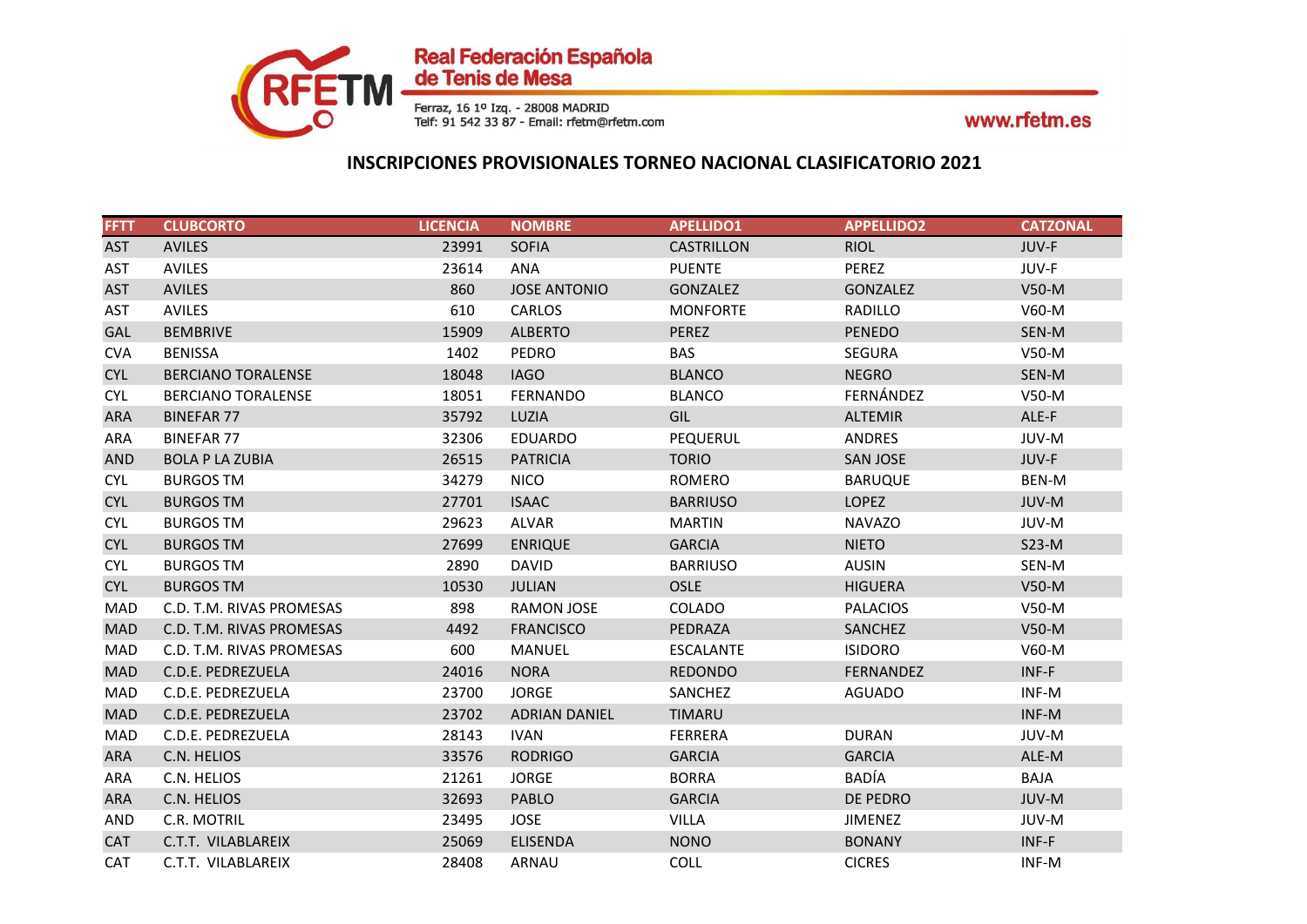

| <b>FFTT</b> | <b>CLUBCORTO</b>                    | <b>LICENCIA</b> | <b>NOMBRE</b>         | <b>APELLIDO1</b> | <b>APPELLIDO2</b> | <b>CATZONAL</b> |
|-------------|-------------------------------------|-----------------|-----------------------|------------------|-------------------|-----------------|
| <b>CAT</b>  | C.T.T. VILABLAREIX                  | 25058           | <b>ROBERT</b>         | <b>BERNEDA</b>   | <b>GIBERT</b>     | JUV-M           |
| <b>CVA</b>  | CB VALL D'UXO                       | 30201           | <b>JONATHAN</b>       | MENDOZA          | <b>NEBOT</b>      | SEN-M           |
| <b>CYL</b>  | <b>CD COYANZA</b>                   | 23195           | <b>ALVARO</b>         | GONZALEZ         | <b>RODRIGUEZ</b>  | JUV-M           |
| <b>CYL</b>  | <b>CD COYANZA</b>                   | 23615           | <b>CECILIA</b>        | <b>MARTINEZ</b>  | <b>BENAVIDES</b>  | $S23-F$         |
| <b>AND</b>  | CD HUETOR VEGA TM                   | 35758           | <b>JUAN PEDRO</b>     | <b>BOMATTER</b>  | <b>CASTILLO</b>   | JUV-M           |
| <b>PVS</b>  | CD MARPEX BERAUN-ERRENTERIA TM      | 3235            | <b>IKER</b>           | LABARGA          | <b>TOBALINA</b>   | SEN-M           |
| <b>PVS</b>  | CD MARPEX BERAUN-ERRENTERIA TM      | 18861           | <b>DANEL</b>          | <b>SANCHEZ</b>   | <b>GARIN</b>      | SEN-M           |
| <b>CLM</b>  | CD OLIAS TM                         | 5496            | CARLOS M.             | <b>TARDIO</b>    | <b>DEL CERRO</b>  | $V50-M$         |
| <b>CYL</b>  | <b>CD PISUERGA</b>                  | 10792           | <b>JORGE</b>          | GONZÁLEZ         | <b>POVEDA</b>     | $V40-M$         |
| <b>CYL</b>  | CD RIO DUERO                        | 27015           | <b>JAIME</b>          | <b>CATALINA</b>  | <b>HERNANDEZ</b>  | JUV-M           |
| <b>CYL</b>  | <b>CD SEGHOS</b>                    | 32770           | <b>DANIEL</b>         | <b>PATA</b>      | <b>BRESO</b>      | $S23-M$         |
| <b>CYL</b>  | <b>CD SEGHOS</b>                    | 10674           | <b>DANIEL</b>         | SANZ             | <b>CUESTA</b>     | $S23-M$         |
| <b>CYL</b>  | <b>CD SEGHOS</b>                    | 10204           | <b>ANTONIO</b>        | SANZ             | <b>JIMENO</b>     | V50-M           |
| <b>CLM</b>  | <b>CDB TM CIUDAD REAL</b>           | 27387           | ALEJANDRO             | <b>LOPEZ</b>     | MERLO-CORDOBA     | JUV-M           |
| <b>CLM</b>  | <b>CDB TM CIUDAD REAL</b>           | 19847           | <b>ROBERTO</b>        | <b>FRANCES</b>   | <b>SELAS</b>      | $S23-M$         |
| <b>CLM</b>  | <b>CDB TM CIUDAD REAL</b>           | 27066           | DANIEL                | MELGAR           | <b>ALDOMAR</b>    | $S23-M$         |
| <b>MAD</b>  | <b>CDE ALCORCON TM</b>              | 22901           | <b>ANTONIO</b>        | FERNANDEZ        | <b>CRUCETA</b>    | $S23-M$         |
| MAD         | CDE MADRID CAPITAL DEL TM           | 22832           | ANDRES                | <b>BUITRAGO</b>  | <b>MORALES</b>    | $S23-M$         |
| <b>MAD</b>  | <b>CDE TENIS MESA PARLA</b>         | 21253           | <b>RICARDO</b>        | <b>EXPOSITO</b>  | <b>ARCHILLA</b>   | JUV-M           |
| MAD         | <b>CDE TENIS MESA PARLA</b>         | 19866           | <b>ALBERTO</b>        | LÓPEZ            | GAVILÁN           | JUV-M           |
| <b>MAD</b>  | <b>CDE TENIS MESA PARLA</b>         | 27530           | <b>FELIX</b>          | <b>MOVELLAN</b>  | <b>LORENTE</b>    | JUV-M           |
| MAD         | <b>CDETM PROGRESO</b>               | 28986           | <b>NOA</b>            | PAYO             | <b>ROJO</b>       | INF-F           |
| <b>MAD</b>  | <b>CDETM PROGRESO</b>               | 29189           | <b>PABLO</b>          | <b>LOPEZ</b>     | <b>MARQUEZ</b>    | JUV-M           |
| MAD         | <b>CDETM PROGRESO</b>               | 27429           | RAFAEL                | <b>PORTERO</b>   | PEREZ             | JUV-M           |
| <b>MAD</b>  | <b>CDETM PROGRESO</b>               | 15703           | <b>RUBEN</b>          | <b>RABADAN</b>   | MUÑOZ             | $V40-M$         |
| MAD         | <b>CDETM PROGRESO</b>               | 10693           | <b>JOSE MANUEL</b>    | <b>AVILA</b>     | <b>MELINS</b>     | $V50-M$         |
| <b>MAD</b>  | <b>CDETM PROGRESO</b>               | 19345           | <b>CEFERINO</b>       | <b>MAESTU</b>    | <b>UNTURBE</b>    | $V60-M$         |
| <b>CLM</b>  | <b>CL.DENTAL SANTOS TM TARANCON</b> | 36116           | <b>FRANCISCO JOSé</b> | <b>CUENCA</b>    | SALCEDO           | $S23-M$         |
| <b>CLM</b>  | <b>CL.DENTAL SANTOS TM TARANCON</b> | 5525            | <b>JAIME</b>          | CORONADO         | GOMEZ             | SEN-M           |
| <b>CLM</b>  | <b>CL.DENTAL SANTOS TM TARANCON</b> | 8637            | <b>DACIAN</b>         | <b>ALIN</b>      | <b>STROIA</b>     | V40-M           |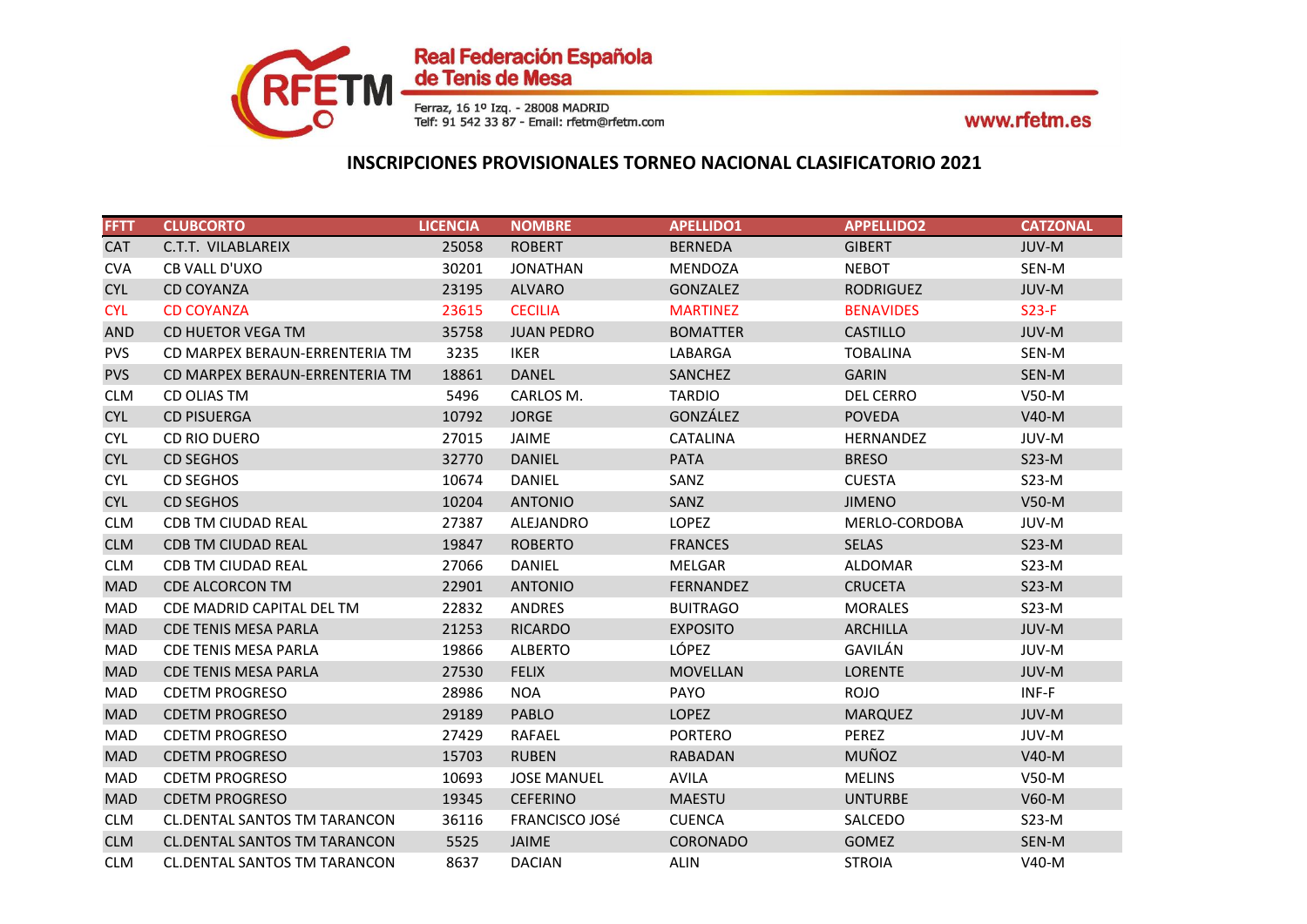

| <b>FFTT</b> | <b>CLUBCORTO</b>                    | <b>LICENCIA</b> | <b>NOMBRE</b>      | <b>APELLIDO1</b> | <b>APPELLIDO2</b> | <b>CATZONAL</b> |
|-------------|-------------------------------------|-----------------|--------------------|------------------|-------------------|-----------------|
| <b>CLM</b>  | <b>CL.DENTAL SANTOS TM TARANCON</b> | 33795           | <b>ADRIAN IOAN</b> | VALEAN           |                   | $V40-M$         |
| <b>MUR</b>  | <b>CDTM CARTAGENA</b>               | 30180           | <b>ESTEBAN</b>     | <b>FULLEA</b>    | PAGAN             | ALE-M           |
| <b>MUR</b>  | <b>CDTM CARTAGENA</b>               | 33512           | <b>MARIO</b>       | <b>GARCIA</b>    | <b>TOMAS</b>      | INF-M           |
| <b>MUR</b>  | <b>CDTM CARTAGENA</b>               | 27083           | <b>DIEGO</b>       | <b>FELIU</b>     | <b>MOREDA</b>     | JUV-M           |
| <b>MUR</b>  | <b>CDTM CARTAGENA</b>               | 33510           | <b>ALVARO</b>      | <b>MARTINEZ</b>  | <b>MARTINEZ</b>   | JUV-M           |
| <b>MUR</b>  | <b>CDTM CARTAGENA</b>               | 19986           | <b>ENRIQUE</b>     | ALARCÓN          | <b>GUERRERO</b>   | $S23-M$         |
| <b>MUR</b>  | <b>CDTM CARTAGENA</b>               | 27017           | <b>PABLO</b>       | LOPEZ-CORTIJO    | <b>MARTINEZ</b>   | $S23-M$         |
| <b>MUR</b>  | <b>CDTM CARTAGENA</b>               | 17801           | PEDRO              | <b>NAVARRO</b>   | SERRANO           | $S23-M$         |
| <b>AND</b>  | <b>CDTM HUJASE JAEN</b>             | 35443           | <b>NAIRA</b>       | <b>TORRES</b>    | FERNANDEZ         | ALE-F           |
| AND         | <b>CDTM HUJASE JAEN</b>             | 36647           | LUIS               | <b>CHICA</b>     | CABRERA           | ALE-M           |
| <b>AND</b>  | <b>CDTM HUJASE JAEN</b>             | 36646           | GONZALO            | <b>RODRIGO</b>   | <b>CANO</b>       | ALE-M           |
| AND         | <b>CDTM HUJASE JAEN</b>             | 36645           | CAYETANO           | <b>JIMENEZ</b>   | <b>GONZALEZ</b>   | BEN-M           |
| <b>CAT</b>  | <b>CETT ESPARRAGUERA</b>            | 28187           | <b>ALEX</b>        | PAGE             | <b>GALLART</b>    | ALE-M           |
| <b>CAT</b>  | <b>CETT ESPARRAGUERA</b>            | 31496           | OBED               | <b>ASENSIO</b>   | <b>TEIXEIRA</b>   | JUV-M           |
| GAL         | <b>CIDADE NARON TM</b>              | 27814           | <b>ENZO</b>        | <b>LOPEZ</b>     | <b>LEDO</b>       | INF-M           |
| GAL         | <b>CIDADE NARON TM</b>              | 24132           | <b>XOAN</b>        | VILA             | <b>GARCIA</b>     | INF-M           |
| <b>GAL</b>  | <b>CIDADE NARON TM</b>              | 20530           | <b>JULIA</b>       | <b>GUERRA</b>    | <b>FERNANDEZ</b>  | JUV-F           |
| GAL         | <b>CINANIA TM</b>                   | 29522           | SARA               | <b>ALFARO</b>    | AVENDAÑO          | INF-F           |
| GAL         | <b>CLUB DEL MAR</b>                 | 16657           | <b>DIEGO</b>       | VARELA           | <b>SUAREZ</b>     | $S23-M$         |
| GAL         | <b>CLUB DEL MAR</b>                 | 16636           | <b>SERGIO</b>      | <b>PEREZ</b>     | FANDIÑO           | SEN-M           |
| <b>MUR</b>  | <b>CLUB TOTANA TM</b>               | 37399           | <b>HUGO</b>        | <b>TUDELA</b>    | <b>JORDÁN</b>     | BEN-M           |
| <b>MUR</b>  | <b>CLUB TOTANA TM</b>               | 30596           | <b>CESAR</b>       | <b>TEJEDOR</b>   | <b>REVERTE</b>    | ALE-M           |
| <b>MUR</b>  | <b>CLUB TOTANA TM</b>               | 23262           | PEPE               | CARREÑO          | <b>RODRIGUEZ</b>  | JUV-M           |
| <b>MUR</b>  | <b>CLUB TOTANA TM</b>               | 30166           | CAYETANO           | <b>RODRIGUEZ</b> | SANTIAGO          | JUV-M           |
| <b>MUR</b>  | <b>CLUB TOTANA TM</b>               | 17430           | <b>DOMINGO</b>     | <b>MENDEZ</b>    | <b>GARCIA</b>     | $S23-M$         |
| <b>CAT</b>  | <b>CN SABADELL</b>                  | 31293           | <b>OWEN</b>        | YANG             |                   | ALE-M           |
| <b>CAT</b>  | <b>CN SABADELL</b>                  | 36993           | ALEJANDRO          | AGUILERA         | <b>GONZALEZ</b>   | BEN-M           |
| CAT         | <b>CN SABADELL</b>                  | 32670           | <b>MARTA</b>       | AGUILERA         | GONZALEZ          | INF-F           |
| <b>CAT</b>  | <b>CN SABADELL</b>                  | 36995           | <b>ONA</b>         | <b>MATA</b>      | <b>VALLES</b>     | INF-F           |
| CAT         | <b>CN SABADELL</b>                  | 34572           | <b>FRANCESC</b>    | <b>VICTORIO</b>  | <b>ROCA</b>       | INF-M           |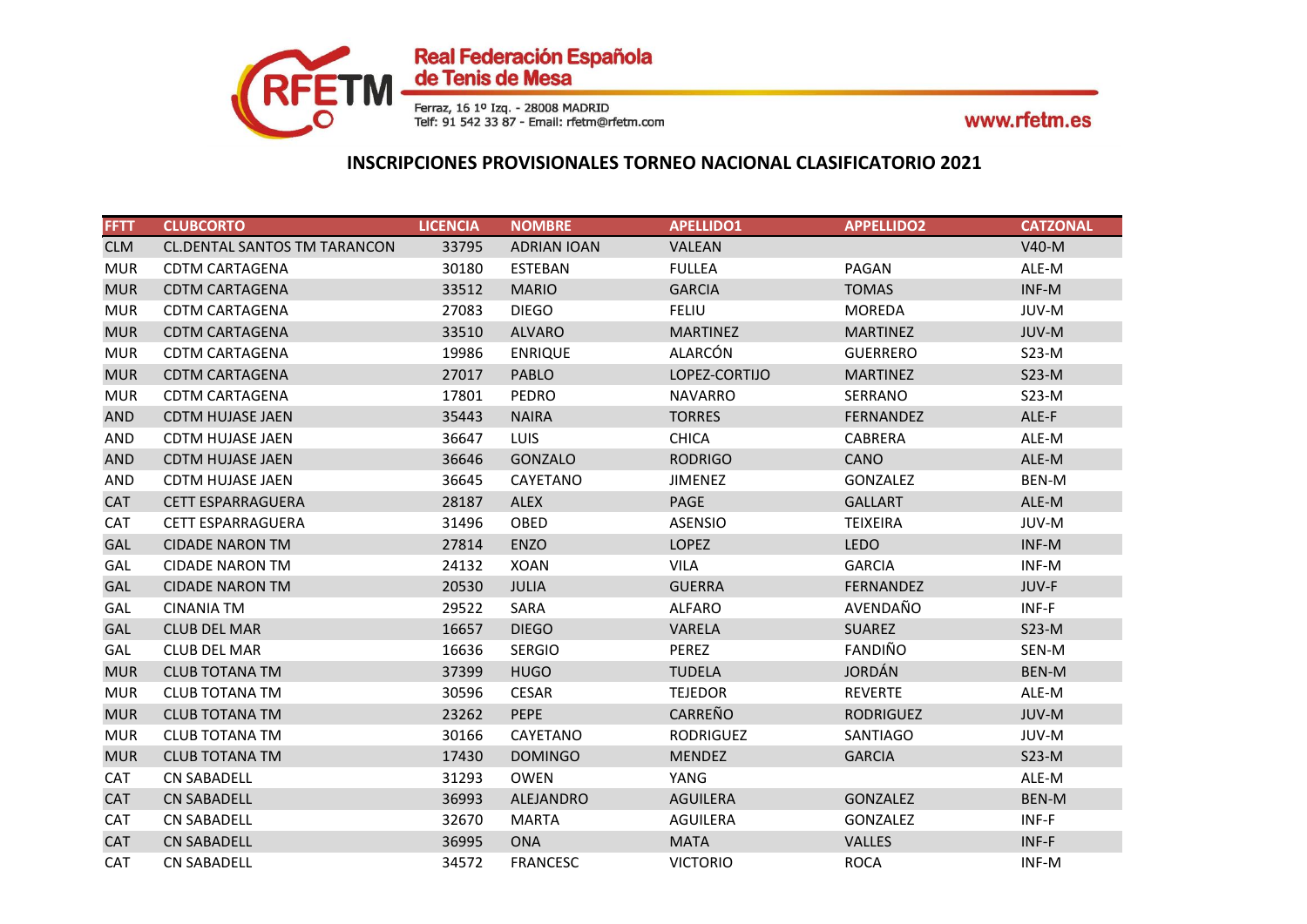

| <b>FFTT</b> | <b>CLUBCORTO</b>     | <b>LICENCIA</b> | <b>NOMBRE</b>         | <b>APELLIDO1</b>     | <b>APPELLIDO2</b> | <b>CATZONAL</b> |
|-------------|----------------------|-----------------|-----------------------|----------------------|-------------------|-----------------|
| <b>CAT</b>  | <b>CN SABADELL</b>   | 32037           | <b>ORIOL</b>          | <b>CLADELLAS</b>     | ALBURQUERQUE      | JUV-M           |
| CAT         | <b>CN SABADELL</b>   | 25786           | ALEX                  | GONZALEZ             | CANO              | JUV-M           |
| <b>CAT</b>  | <b>CN SABADELL</b>   | 22766           | <b>MARC</b>           | <b>FERRUZ</b>        | SERRANO           | $S23-M$         |
| MAD         | COLLADO              | 31556           | IZEL                  | <b>POLEY</b>         | LOZANO            | INF-M           |
| <b>MAD</b>  | <b>COLLADO</b>       | 28469           | <b>ALBERTO</b>        | <b>RODRIGUEZ</b>     | <b>MALAGON</b>    | INF-M           |
| MAD         | COLLADO              | 20091           | ANA                   | DE LA MATA           | <b>HERREROS</b>   | JUV-F           |
| <b>MAD</b>  | <b>COLLADO</b>       | 24084           | <b>MARIO</b>          | <b>HIDALGO</b>       | <b>HERRERO</b>    | JUV-M           |
| MAD         | COLLADO              | 27634           | <b>JUAN</b>           | <b>RODRIGUEZ</b>     | <b>MALAGON</b>    | JUV-M           |
| <b>MAD</b>  | <b>COLLADO</b>       | 2642            | <b>EDUARDO</b>        | <b>CUESTA</b>        | <b>MARTINEZ</b>   | SEN-M           |
| <b>AND</b>  | CORDOBA-81           | 32565           | RAUL                  | <b>APARICIO</b>      | LAGARES           | INF-M           |
| <b>MAD</b>  | <b>COSLADA</b>       | 5762            | <b>JORGE</b>          | SANCHEZ              | <b>JIMENEZ</b>    | SEN-M           |
| <b>CLM</b>  | <b>CTM ALCAZAR</b>   | 30507           | <b>GUZMAN</b>         | ARRISCADO            | <b>MARTIN</b>     | INF-M           |
| <b>CLM</b>  | <b>CTM ALCAZAR</b>   | 23950           | <b>ELENA</b>          | <b>ACERA</b>         | <b>PASCUAL</b>    | JUV-F           |
| <b>CLM</b>  | <b>CTM ALCAZAR</b>   | 22245           | <b>MARTA</b>          | <b>RUIZ</b>          | ROMERO            | JUV-F           |
| <b>CLM</b>  | <b>CTM ALCAZAR</b>   | 22572           | <b>MARIA</b>          | VILLANUEVA           | <b>PANTOJA</b>    | JUV-F           |
| <b>CLM</b>  | <b>CTM ALCAZAR</b>   | 35947           | RAFAEL                | <b>BENAVENT</b>      | <b>MARTÍN</b>     | JUV-M           |
| <b>CLM</b>  | <b>CTM ALCAZAR</b>   | 20923           | <b>GUILLERMO</b>      | DÍAZ-MIGUEL          | <b>SÁNCHEZ</b>    | V60-M           |
| <b>MUR</b>  | <b>CTM ALTIPLANO</b> | 36558           | SARAH                 | <b>GARCIA</b>        | <b>ARIAS</b>      | INF-F           |
| <b>MAD</b>  | <b>CTM BOADILLA</b>  | 22729           | <b>MIGUEL</b>         | <b>JIMENEZ</b>       | <b>LEON</b>       | INF-M           |
| MAD         | <b>CTM BOADILLA</b>  | 27820           | <b>RAIAN</b>          | <b>APARISI</b>       | <b>PRADO</b>      | JUV-M           |
| <b>MAD</b>  | <b>CTM BOADILLA</b>  | 23057           | <b>ALBERTO</b>        | <b>CAMARA</b>        | VALLEJO           | JUV-M           |
| MAD         | <b>CTM BOADILLA</b>  | 26965           | <b>DIEGO</b>          | CANALEJO             | <b>GOMEZ</b>      | JUV-M           |
| <b>MAD</b>  | <b>CTM BOADILLA</b>  | 27822           | <b>CARLOS</b>         | MARTINEZ-MECO        | <b>LOPEZ</b>      | JUV-M           |
| MAD         | <b>CTM BOADILLA</b>  | 27823           | <b>MANUEL VALERIY</b> | <b>MOYA</b>          | PAUL              | JUV-M           |
| <b>MAD</b>  | <b>CTM BOADILLA</b>  | 28085           | <b>ALBERTO</b>        | <b>SUAREZ</b>        | <b>LOPEZ</b>      | JUV-M           |
| MAD         | <b>CTM BOADILLA</b>  | 23391           | GONZALO               | ZABALLOS             | <b>GALAN</b>      | JUV-M           |
| <b>MAD</b>  | <b>CTM BOADILLA</b>  | 28434           | <b>MANUEL</b>         | <b>MARTINEZ MECO</b> | <b>MANJAVACAS</b> | $V40-M$         |
| MAD         | <b>CTM BOADILLA</b>  | 22627           | PABLO                 | SALAMANCA            | <b>BAUTISTA</b>   | $V60-M$         |
| <b>CYL</b>  | CTM CAÑIZO VSPORT    | 21312           | <b>JORDI</b>          | <b>MESA</b>          | GONZÁLEZ          | $V40-M$         |
| <b>CYL</b>  | CTM CAÑIZO VSPORT    | 16973           | <b>FRANCISCO</b>      | CAMINA               | <b>CEA</b>        | V60-M           |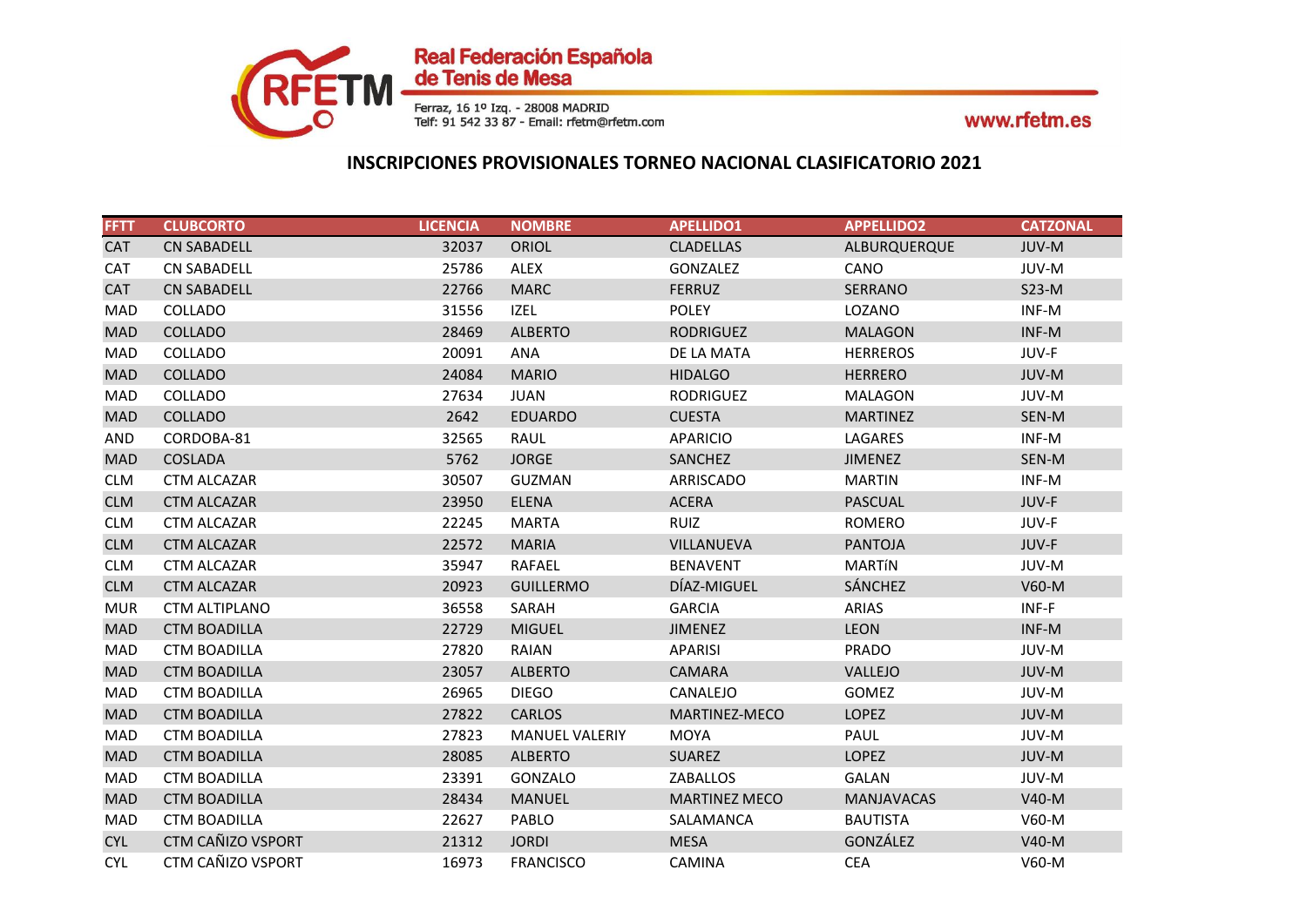

| <b>FFTT</b> | <b>CLUBCORTO</b>             | <b>LICENCIA</b> | <b>NOMBRE</b>       | <b>APELLIDO1</b>     | <b>APPELLIDO2</b> | <b>CATZONAL</b> |
|-------------|------------------------------|-----------------|---------------------|----------------------|-------------------|-----------------|
| <b>CYL</b>  | CTM CAÑIZO VSPORT            | 31442           | <b>ZELJKO</b>       | <b>ZVEKIC</b>        | <b>VLAJIC</b>     | $V60-M$         |
| <b>AND</b>  | <b>CTM CIUDAD DE GRANADA</b> | 28932           | ANGEL               | <b>LOPEZ</b>         | GOMEZ             | JUV-M           |
| <b>AST</b>  | <b>CTM CORVERASTUR</b>       | 32131           | <b>CLAUDIA</b>      | <b>PEREZ</b>         | <b>REDUELLO</b>   | ALE-F           |
| AST         | <b>CTM CORVERASTUR</b>       | 23717           | ANGELA              | PASTRANA             | <b>GARCIA</b>     | INF-F           |
| <b>AST</b>  | <b>CTM CORVERASTUR</b>       | 33399           | PELAYO              | <b>ESCRIBANO</b>     | PEREZ             | INF-M           |
| AST         | <b>CTM CORVERASTUR</b>       | 34918           | <b>DAMASO</b>       | <b>ESCRIBANO</b>     | <b>BALIN</b>      | V40-M           |
| <b>CVA</b>  | <b>CTM COSTA AZAHAR</b>      | 34770           | <b>JOSE</b>         | <b>CHAPARRO</b>      | <b>CARDA</b>      | ALE-M           |
| <b>CVA</b>  | CTM COSTA AZAHAR             | 31144           | <b>JORGE</b>        | <b>GARCIA</b>        | <b>FELIPE</b>     | INF-M           |
| <b>CVA</b>  | <b>CTM COSTA AZAHAR</b>      | 32507           | <b>ANTONIO</b>      | MIRA DE ORDUÑA       | HERNANDEZ         | INF-M           |
| <b>CVA</b>  | CTM COSTA AZAHAR             | 31145           | <b>CARLOS</b>       | <b>MONFORT</b>       | CANTERO           | INF-M           |
| <b>CVA</b>  | <b>CTM COSTA AZAHAR</b>      | 29784           | <b>TONI</b>         | <b>OLIVER</b>        | <b>MORENO</b>     | INF-M           |
| <b>CVA</b>  | <b>CTM COSTA AZAHAR</b>      | 36113           | VICTORIA VALENTINA  | SALAZAR              | <b>VIVANCO</b>    | JUV-F           |
| <b>CVA</b>  | <b>CTM COSTA AZAHAR</b>      | 31147           | <b>DAVID</b>        | SANCHEZ              | <b>ALEDO</b>      | JUV-M           |
| <b>CVA</b>  | <b>CTM COSTA AZAHAR</b>      | 21237           | <b>IVAN</b>         | CABALLERO            | <b>TORRES</b>     | $S23-M$         |
| <b>CVA</b>  | <b>CTM COSTA AZAHAR</b>      | 28113           | <b>PABLO</b>        | <b>GARCIA</b>        | <b>FELIPE</b>     | $S23-M$         |
| <b>CVA</b>  | CTM COSTA AZAHAR             | 19105           | <b>ERNEST</b>       | <b>RODRIGO</b>       | <b>MORENO</b>     | $S23-M$         |
| <b>CVA</b>  | <b>CTM COSTA AZAHAR</b>      | 29950           | <b>HECTOR</b>       | <b>ROSICH</b>        | <b>MAYOR</b>      | $S23-M$         |
| <b>CVA</b>  | CTM COSTA AZAHAR             | 7031            | <b>OSCAR</b>        | MAGDALENA            | CASTILLO          | SEN-M           |
| <b>CVA</b>  | <b>CTM COSTA AZAHAR</b>      | 21039           | <b>JUAN IGNACIO</b> | <b>IRANZO</b>        | <b>REIG</b>       | $V50-M$         |
| MAD         | CTM EL ALAMO                 | 22238           | <b>FERNANDO</b>     | <b>TORRES</b>        | <b>LEON</b>       | JUV-M           |
| <b>CVA</b>  | <b>CTM ELDA</b>              | 34068           | <b>PABLO</b>        | <b>DELTELL</b>       | <b>GARCIA</b>     | INF-M           |
| <b>CVA</b>  | <b>CTM ELDA</b>              | 30501           | <b>JUAN</b>         | GIL                  | SANSANO           | JUV-M           |
| <b>PVS</b>  | <b>CTM GAILAK</b>            | 10626           | <b>UNAI</b>         | <b>ARMAS</b>         | <b>MARDONES</b>   | SEN-M           |
| <b>PVS</b>  | <b>CTM GAILAK</b>            | 9329            | <b>ASIER</b>        | <b>VITORES</b>       | <b>ROJO</b>       | SEN-M           |
| <b>AND</b>  | <b>CTM HUERCAL</b>           | 21095           | LORENA              | GOMEZ-VAZQUEZ        | <b>ALVAREZ</b>    | JUV-F           |
| <b>AND</b>  | <b>CTM HUERCAL</b>           | 29133           | JULIA               | <b>VIDAL</b>         | <b>DIAZ</b>       | JUV-F           |
| <b>AND</b>  | <b>CTM HUERCAL</b>           | 21094           | <b>IRENE</b>        | <b>GOMEZ-VAZQUEZ</b> | <b>ALVAREZ</b>    | $S23-F$         |
| GAL         | CTM MOS                      | 33755           | LAURA               | AMOEDO               | <b>RODRIGUEZ</b>  | INF-F           |
| <b>GAL</b>  | <b>CTM MOS</b>               | 19658           | CARMELA             | SANMARTIN            | PEÑA              | INF-F           |
| <b>CYL</b>  | <b>CTM SORIANO</b>           | 35500           | <b>MARCOS</b>       | ALVAREZ              | <b>SOBRINO</b>    | ALE-M           |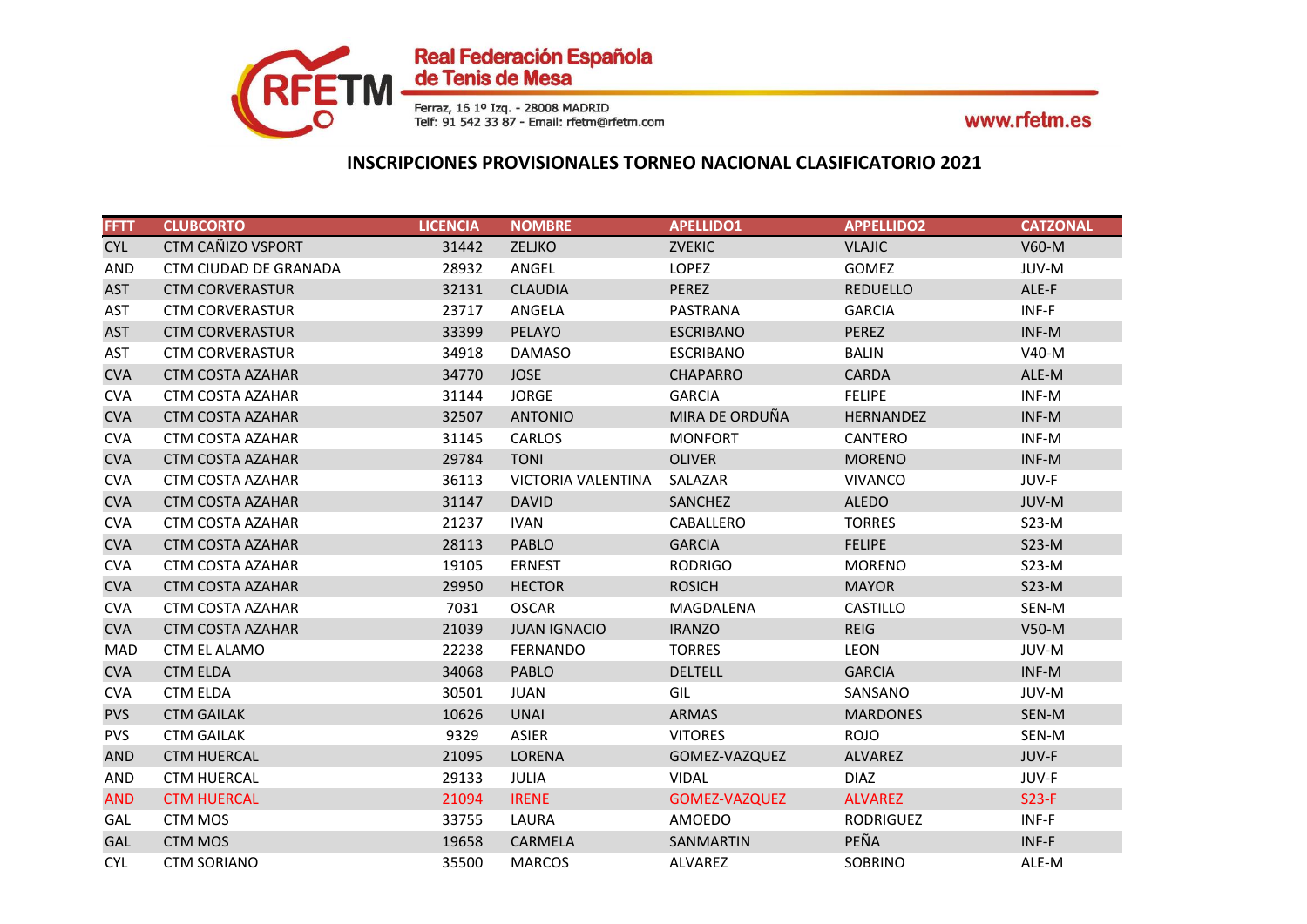

| <b>FFTT</b> | <b>CLUBCORTO</b>              | <b>LICENCIA</b> | <b>NOMBRE</b>        | <b>APELLIDO1</b> | <b>APPELLIDO2</b> | <b>CATZONAL</b> |
|-------------|-------------------------------|-----------------|----------------------|------------------|-------------------|-----------------|
| <b>CYL</b>  | <b>CTM SORIANO</b>            | 31165           | <b>MARIO</b>         | <b>ORTEGA</b>    | <b>GIL</b>        | ALE-M           |
| <b>CYL</b>  | <b>CTM SORIANO</b>            | 35047           | ADRIAN               | <b>BERROJO</b>   | <b>TABERNERO</b>  | INF-M           |
| <b>CLM</b>  | <b>CTM TOLEDO</b>             | 1077            | <b>BRAULIO</b>       | <b>GAYOSO</b>    | <b>GARCIA</b>     | V50-M           |
| <b>CVA</b>  | <b>CTT ALGEMESI</b>           | 15628           | <b>FEDERICO JOSE</b> | <b>GARCIA</b>    | MAGRANER          | $V50-M$         |
| <b>CAT</b>  | <b>CTT ATENEU POBLENOU</b>    | 589             | JUAN M.              | <b>MORENO</b>    | <b>CONTRERAS</b>  | $V60-M$         |
| <b>CAT</b>  | <b>CTT BADALONA</b>           | 35305           | LAIA                 | <b>NAVARRO</b>   | LATORRE           | ALE-F           |
| <b>CAT</b>  | <b>CTT BADALONA</b>           | 36487           | <b>LIAM</b>          | <b>AMANTIA</b>   | <b>GARCIA</b>     | BEN-M           |
| CAT         | <b>CTT BADALONA</b>           | 35422           | <b>JOAN</b>          | <b>GRANADOS</b>  | GRÍFOL            | BEN-M           |
| <b>CAT</b>  | <b>CTT BADALONA</b>           | 32863           | <b>ANA</b>           | SANCHEZ          | <b>CARMONA</b>    | $INF-F$         |
| <b>CAT</b>  | <b>CTT BADALONA</b>           | 32057           | ARNAU                | <b>NAVARRO</b>   | LATORRE           | JUV-M           |
| <b>CAT</b>  | <b>CTT BORGES</b>             | 34232           | <b>JOAN</b>          | <b>SERRET</b>    | <b>PERELLO</b>    | ALE-M           |
| CAT         | <b>CTT BORGES</b>             | 31384           | <b>GERARD</b>        | <b>MORENO</b>    | SAUMELL           | BEN-M           |
| <b>CAT</b>  | <b>CTT BORGES</b>             | 33061           | XÈNIA                | <b>ROMA</b>      | <b>ROS</b>        | INF-F           |
| <b>CAT</b>  | <b>CTT BORGES</b>             | 29839           | <b>MARC</b>          | AMILL            | <b>BORRULL</b>    | INF-M           |
| <b>CAT</b>  | <b>CTT BORGES</b>             | 29750           | <b>ARAN</b>          | <b>BOUZA</b>     | <b>YERGA</b>      | INF-M           |
| <b>CAT</b>  | <b>CTT BORGES</b>             | 27625           | <b>CLAUDI</b>        | LOPEZ            | DALMAU            | INF-M           |
| <b>CAT</b>  | <b>CTT BORGES</b>             | 31451           | ADAM                 | <b>LOPEZ</b>     | <b>DALMAU</b>     | JUV-M           |
| <b>CAT</b>  | <b>CTT BORGES</b>             | 31383           | <b>MARCAL</b>        | <b>MORENO</b>    | SAUMELL           | JUV-M           |
| <b>CAT</b>  | <b>CTT CARDEDEU</b>           | 438             | <b>JOAQUIN</b>       | <b>AZCON</b>     | <b>BIETO</b>      | $V60-M$         |
| <b>CAT</b>  | <b>CTT RIPOLLET</b>           | 25762           | <b>IZANI</b>         | <b>MORA</b>      | LEMUS             | JUV-M           |
| <b>CAT</b>  | <b>CTT RIPOLLET</b>           | 25459           | <b>JUDITH</b>        | <b>GUTIERREZ</b> | <b>PUIG</b>       | $S23-F$         |
| <b>CVA</b>  | <b>CTT SANTISIMO SALVADOR</b> | 29792           | <b>ADRIA</b>         | GIL              | <b>GUIRAO</b>     | INF-M           |
| <b>CVA</b>  | <b>CTT SANTISIMO SALVADOR</b> | 34413           | <b>MARC</b>          | SANCHEZ          | <b>ALVARO</b>     | JUV-M           |
| <b>MAD</b>  | <b>CUBES NORTE</b>            | 23096           | <b>GEMA</b>          | <b>RELAÑO</b>    | <b>DELGADO</b>    | $S23-F$         |
| <b>MAD</b>  | <b>CUBES NORTE</b>            | 30825           | <b>JORGE</b>         | CASTELLANO       | <b>PANCORBO</b>   | $S23-M$         |
| <b>CVA</b>  | DAMA DE ELCHE                 | 22820           | MANUEL               | <b>MEROÑO</b>    | SAURA             | INF-M           |
| <b>CVA</b>  | DAMA DE ELCHE                 | 30084           | <b>ROBERTO</b>       | <b>TITOS</b>     | <b>MOYA</b>       | INF-M           |
| <b>CVA</b>  | DAMA DE ELCHE                 | 20684           | <b>DARIO</b>         | CASCALES         | CASTELLO          | JUV-M           |
| <b>CNR</b>  | <b>DEFENSE</b>                | 33526           | <b>MATIAS</b>        | <b>TRIANA</b>    | SANCHEZ           | BEN-M           |
| <b>CNR</b>  | <b>DEFENSE</b>                | 29258           | <b>AMALIA</b>        | <b>TRIANA</b>    | SANCHEZ           | INF-F           |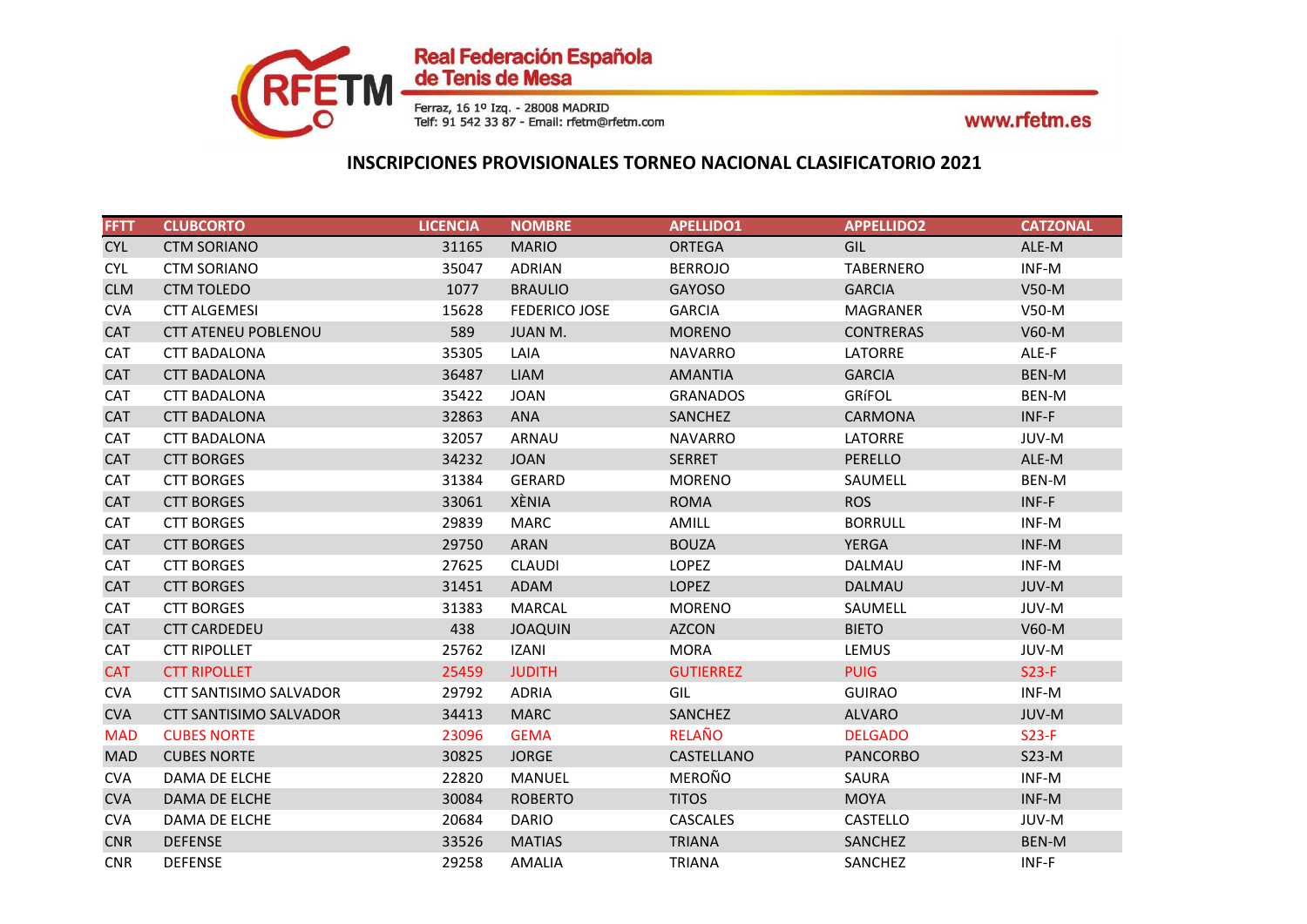

| <b>FFTT</b> | <b>CLUBCORTO</b>                | <b>LICENCIA</b> | <b>NOMBRE</b>       | <b>APELLIDO1</b>          | <b>APPELLIDO2</b>      | <b>CATZONAL</b> |
|-------------|---------------------------------|-----------------|---------------------|---------------------------|------------------------|-----------------|
| <b>CNR</b>  | <b>DEFENSE</b>                  | 27102           | <b>DARIO</b>        | <b>HERNANDEZ</b>          | <b>BATISTA</b>         | INF-M           |
| <b>CNR</b>  | <b>DEFENSE</b>                  | 27103           | <b>JULEN</b>        | CABRERA                   | <b>GARCIA</b>          | JUV-M           |
| <b>CNR</b>  | <b>DEFENSE</b>                  | 2086            | ANGEL               | <b>GARRIDO</b>            | <b>MARTIN</b>          | $V40-M$         |
| ARA         | EJEA OJE TM                     | 30225           | <b>JAVIER</b>       | <b>VILLAGRASA</b>         | PEREZ                  | INF-M           |
| <b>CTB</b>  | EL CACHON                       | 26248           | <b>MIGUEL ANGEL</b> | <b>ALONSO</b>             | <b>PERROTE</b>         | $V50-M$         |
| <b>CTB</b>  | EL CACHON                       | 26255           | <b>JAVIER</b>       | <b>MUELA</b>              | <b>MUELA</b>           | V50-M           |
| <b>CAT</b>  | <b>ELS AMICS TERRASA</b>        | 34491           | <b>MIREIA</b>       | <b>PAGES</b>              | <b>MARIN</b>           | ALE-F           |
| CAT         | <b>ELS AMICS TERRASA</b>        | 27323           | <b>MAR</b>          | <b>GARCIA DE SORIA</b>    | <b>MIRAPEIX</b>        | JUV-F           |
| <b>CAT</b>  | <b>ELS AMICS TERRASA</b>        | 27322           | <b>MARIA</b>        | <b>MIGUELES</b>           | <b>GARCIA</b>          | JUV-F           |
| CAT         | <b>ELS AMICS TERRASA</b>        | 25500           | RAFAEL              | <b>BARRAU</b>             | <b>ESTEVEZ</b>         | $S23-M$         |
| <b>CAT</b>  | <b>ELS AMICS TERRASA</b>        | 25305           | <b>GERARD</b>       | <b>MADICO</b>             | <b>MARTI</b>           | $S23-M$         |
| GAL         | ESPEDREGADA                     | 33893           | ALEJANDRO           | <b>REY</b>                | <b>VILLAR</b>          | JUV-M           |
| <b>CAT</b>  | ETT CASTELLDEFELS               | 37837           | <b>NIL</b>          | <b>BENAVENT</b>           | <b>VALLES</b>          | INF-M           |
| CAT         | ETT CASTELLDEFELS               | 32238           | <b>DAVID</b>        | <b>ESCOBAR</b>            | <b>FERNANDEZ</b>       | INF-M           |
| <b>MAD</b>  | FUENCARRAL - EL PARDO TM        | 35704           | <b>MARCOS</b>       | <b>LOPEZ</b>              | CALDERON               | ALE-M           |
| MAD         | FUENCARRAL - EL PARDO TM        | 29982           | SAMUEL              | <b>BENITEZ</b>            | <b>BOTRAN</b>          | INF-M           |
| <b>MAD</b>  | FUENCARRAL - EL PARDO TM        | 29981           | <b>IGNACIO</b>      | <b>BENITEZ</b>            | <b>GIMENEZ</b>         | $V50-M$         |
| MAD         | <b>FUENCARRAL - EL PARDO TM</b> | 29789           | <b>EDUARDO</b>      | <b>MONTEJANO</b>          | ALVAREZ-REMENTERIA     | V50-M           |
| <b>MAD</b>  | <b>FUENCARRAL - EL PARDO TM</b> | 14707           | RAFAEL              | <b>OCAÑA</b>              | <b>IGLESIAS</b>        | $V50-M$         |
| <b>MAD</b>  | <b>FUENLABRADA TEAM</b>         | 21896           | <b>FERMIN</b>       | SANZ                      | PINILLA                | $V60-M$         |
| <b>PVS</b>  | <b>GASTEIZ</b>                  | 31507           | <b>OIER</b>         | <b>ARIZTI</b>             | <b>SAENZ DE VITERI</b> | JUV-M           |
| <b>PVS</b>  | <b>GASTEIZ</b>                  | 31510           | <b>OIÑATZ</b>       | <b>ASURMENDI</b>          | CABERO                 | JUV-M           |
| <b>PVS</b>  | <b>GASTEIZ</b>                  | 21731           | <b>GAIZKA</b>       | <b>ALCUTEN</b>            | FERNANDEZ DE OLANO     | $S23-M$         |
| <b>PVS</b>  | <b>GASTEIZ</b>                  | 31511           | <b>ALEX</b>         | <b>FERNANDEZ DE MONJE</b> | <b>DIAZ</b>            | $S23-M$         |
| <b>PVS</b>  | <b>GASTEIZ</b>                  | 17772           | <b>ALVARO</b>       | LOMBRAÑA                  | <b>ALCAIDE</b>         | $S23-M$         |
| <b>PVS</b>  | <b>GASTEIZ</b>                  | 16547           | PABLO               | LOMBRAÑA                  | <b>ALCALDE</b>         | SEN-M           |
| <b>CAT</b>  | <b>GIMNASTIC TARRAGONA</b>      | 32814           | <b>IZAN</b>         | <b>BUENO</b>              | <b>MOYA</b>            | INF-M           |
| <b>CYL</b>  | <b>GOSSIMA</b>                  | 35620           | ALVARO              | CABEZAS                   | GARCÍA                 | ALE-M           |
| <b>CYL</b>  | <b>GOSSIMA</b>                  | 33606           | <b>DANIEL</b>       | CABEZAS                   | <b>GARCIA</b>          | INF-M           |
| <b>CYL</b>  | <b>GOSSIMA</b>                  | 33610           | <b>DAVID</b>        | SANCHEZ                   | <b>OLIVEIRA</b>        | INF-M           |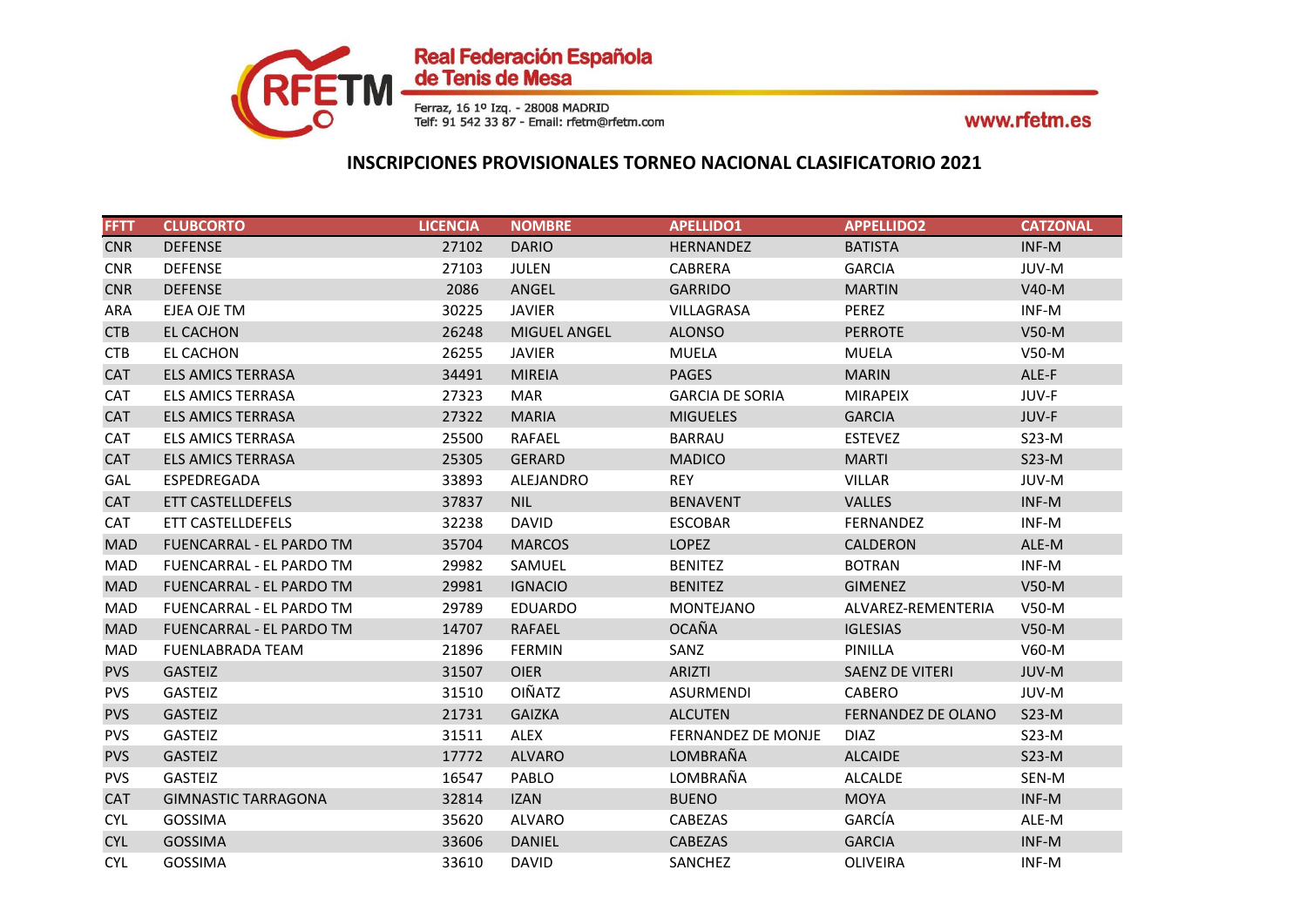

| <b>FFTT</b> | <b>CLUBCORTO</b>           | <b>LICENCIA</b> | <b>NOMBRE</b>      | <b>APELLIDO1</b> | <b>APPELLIDO2</b>   | <b>CATZONAL</b> |
|-------------|----------------------------|-----------------|--------------------|------------------|---------------------|-----------------|
| <b>MAD</b>  | <b>GUADARRAMA</b>          | 23218           | LAURA              | <b>RODRIGUEZ</b> | DE LAS HERAS        | INF-F           |
| <b>MAD</b>  | HORTALEZA TM               | 21943           | <b>ALVARO</b>      | <b>BENITEZ</b>   | DE LA FUENTE        | $S23-M$         |
| <b>CVA</b>  | <b>IES LA TORRETA ELDA</b> | 31905           | <b>OSCAR</b>       | <b>MARCO</b>     | <b>ALBERTOS</b>     | INF-M           |
| <b>CVA</b>  | <b>IES LA TORRETA ELDA</b> | 30860           | <b>JUAN MANUEL</b> | <b>BORDALLO</b>  | <b>AZORIN</b>       | JUV-M           |
| <b>BAL</b>  | <b>INCA</b>                | 27331           | LLUC TONI          | <b>REYNES</b>    | <b>GARCIA</b>       | INF-M           |
| AND         | <b>JEREZ</b>               | 31453           | FERNANDO           | <b>IZQUIERDO</b> | PEREZ               | JUV-M           |
| <b>AND</b>  | <b>JEREZ</b>               | 28201           | <b>SERGIO</b>      | <b>LOPEZ</b>     | <b>PUERTO</b>       | JUV-M           |
| <b>AND</b>  | <b>JEREZ</b>               | 17902           | <b>ROSALIA</b>     | <b>FLOR</b>      | <b>GALLEGO</b>      | $S23-F$         |
| <b>AND</b>  | <b>JEREZ</b>               | 28210           | <b>FRANCISCO</b>   | <b>FLOR</b>      | FERNANDEZ           | $V50-M$         |
| <b>CAT</b>  | L'HOSPITALET               | 35454           | SOHEIL             | GHASEMI          |                     | INF-M           |
| <b>CAT</b>  | L'HOSPITALET               | 25634           | <b>IVAN</b>        | <b>VELEZ</b>     | <b>GONZALEZ</b>     | JUV-M           |
| <b>CAT</b>  | L'HOSPITALET               | 25636           | <b>NURJAN</b>      | VILALLONGA       | <b>BARBER</b>       | JUV-M           |
| <b>CAT</b>  | L'HOSPITALET               | 25299           | <b>ROGER</b>       | <b>GUARCH</b>    | <b>NOGUE</b>        | $V40-M$         |
| <b>AND</b>  | LABRADORES                 | 32538           | ALEJANDRO          | GIL              | <b>TIRADO</b>       | ALE-M           |
| <b>AND</b>  | <b>LABRADORES</b>          | 32609           | <b>AITOR</b>       | SANCHEZ          | <b>FRANCO</b>       | ALE-M           |
| AND         | LABRADORES                 | 32567           | JUAN               | SAURA            | <b>MARCHAN</b>      | ALE-M           |
| <b>AND</b>  | <b>LABRADORES</b>          | 36262           | CAYETANO           | <b>RODRIGUEZ</b> | <b>DEL CASTILLO</b> | INF-M           |
| <b>AND</b>  | LABRADORES                 | 33447           | <b>DAVID</b>       | <b>DURAN</b>     | <b>MESA</b>         | V40-M           |
| <b>AND</b>  | <b>LABRADORES</b>          | 37502           | <b>ALBERTO</b>     | SANCHEZ          | <b>GARCIA</b>       | $V50-M$         |
| <b>PVS</b>  | LEKA ENEA IRUN             | 33644           | <b>HAIYANG</b>     | <b>BARTOLOME</b> | LORENZO             | INF-M           |
| <b>PVS</b>  | LEKA ENEA IRUN             | 33642           | LANDER             | <b>CERECEDA</b>  | <b>DIEZ</b>         | $INF-M$         |
| <b>PVS</b>  | LEKA ENEA IRUN             | 33538           | NATHANIEL          | <b>IBARRA</b>    | <b>WHITTECAR</b>    | INF-M           |
| <b>PVS</b>  | <b>LEKA ENEA IRUN</b>      | 32158           | <b>ENEKO</b>       | <b>RODRIGUEZ</b> | ZABALETA            | INF-M           |
| <b>PVS</b>  | LEKA ENEA IRUN             | 32167           | <b>XABIER</b>      | <b>TOQUERO</b>   | SAGARZAZU           | INF-M           |
| <b>PVS</b>  | LEKA ENEA IRUN             | 30029           | <b>IRATI</b>       | <b>OTAMENDI</b>  | <b>MAIZ</b>         | JUV-F           |
| <b>PVS</b>  | LEKA ENEA IRUN             | 19913           | IKER               | <b>GARCIA</b>    | <b>PRIETO</b>       | $S23-M$         |
| <b>PVS</b>  | LEKA ENEA IRUN             | 21745           | <b>ASIER</b>       | <b>HURTADO</b>   | <b>GARCIA</b>       | SEN-M           |
| <b>AND</b>  | LINARES                    | 36691           | <b>DIANA</b>       | CARO-ACCINO      | PEÑA                | ALE-F           |
| <b>AND</b>  | <b>LINARES</b>             | 36690           | <b>AURORA</b>      | <b>HIDALGO</b>   | <b>BAENA</b>        | ALE-F           |
| AND         | <b>LINARES</b>             | 36687           | <b>EDUARDO</b>     | CANO             | <b>MORENO</b>       | ALE-M           |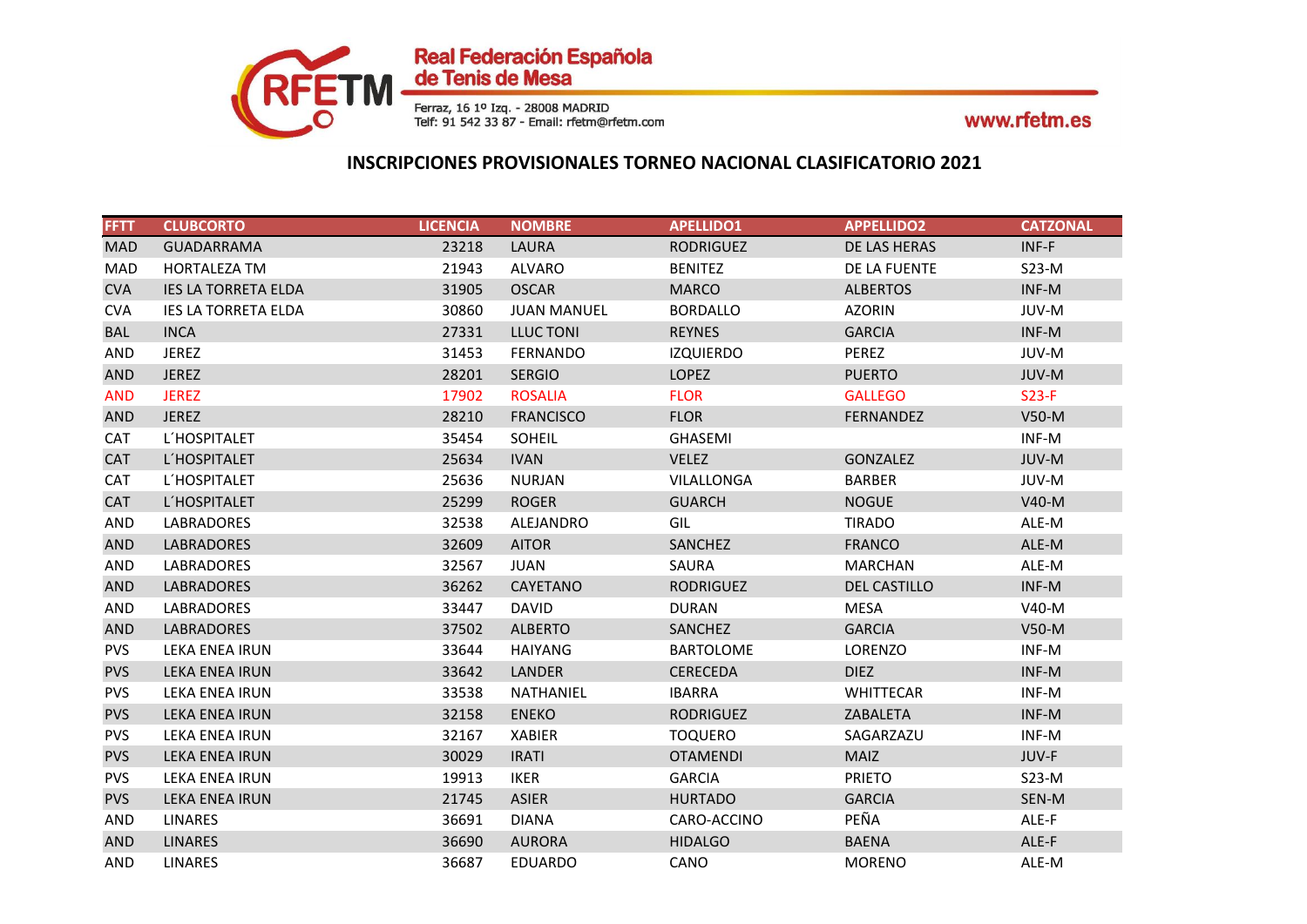

| <b>FFTT</b> | <b>CLUBCORTO</b>         | <b>LICENCIA</b> | <b>NOMBRE</b>        | <b>APELLIDO1</b> | <b>APPELLIDO2</b> | <b>CATZONAL</b> |
|-------------|--------------------------|-----------------|----------------------|------------------|-------------------|-----------------|
| <b>AND</b>  | <b>LINARES</b>           | 36713           | CARLOS               | <b>CASTILLA</b>  | <b>MOTA</b>       | ALE-M           |
| <b>AND</b>  | <b>LINARES</b>           | 32641           | CARLOS               | <b>GOMEZ</b>     | SANCHEZ           | ALE-M           |
| <b>AND</b>  | <b>LINARES</b>           | 34528           | <b>ANTONIO MARIA</b> | <b>MORENO</b>    | <b>MARTINEZ</b>   | ALE-M           |
| <b>AND</b>  | <b>LINARES</b>           | 36700           | <b>HUGO</b>          | VILLANUEVA       | <b>BAENA</b>      | BEN-M           |
| <b>AND</b>  | <b>LINARES</b>           | 37757           | <b>NURIA</b>         | <b>QUILEZ</b>    | <b>MARTINEZ</b>   | $INF-F$         |
| AND         | <b>LINARES</b>           | 32640           | ALEJANDRO            | <b>MOLINA</b>    | <b>CARTAS</b>     | INF-M           |
| <b>AND</b>  | <b>LINARES</b>           | 27021           | <b>ESTEBAN</b>       | <b>RODRIGUEZ</b> | <b>BELTRAN</b>    | INF-M           |
| AND         | <b>LINARES</b>           | 20815           | <b>MARIA FATIMA</b>  | <b>MARTINEZ</b>  | CANCHO            | JUV-F           |
| <b>AND</b>  | <b>LINARES</b>           | 32643           | <b>JUAN</b>          | CARRASCO         | <b>ANTONAYA</b>   | JUV-M           |
| <b>CAT</b>  | LLUISOS DE GRACIA        | 31204           | <b>FERRAN</b>        | <b>PAREDES</b>   | <b>PARDO</b>      | INF-M           |
| <b>CAT</b>  | <b>LLUISOS DE GRACIA</b> | 31137           | <b>JOFRE</b>         | <b>ESCODA</b>    | <b>LOPEZ</b>      | JUV-M           |
| <b>EXT</b>  | <b>LOS TRES BALCONES</b> | 30241           | <b>VICTOR</b>        | PEREZ            | <b>NEVADO</b>     | ALE-M           |
| <b>EXT</b>  | LOS TRES BALCONES        | 21178           | <b>NURIA</b>         | <b>LARGO</b>     | <b>ROMAN</b>      | JUV-F           |
| <b>EXT</b>  | <b>LOS TRES BALCONES</b> | 21109           | <b>ENRIQUE</b>       | LARGO            | ROMAN             | $S23-M$         |
| <b>EXT</b>  | LOS TRES BALCONES        | 21110           | <b>JAVIER</b>        | <b>ROMAN</b>     | <b>JIMENEZ</b>    | $S23-M$         |
| AST         | <b>LUARCA TM</b>         | 29518           | DANIELA              | <b>RODRIGUEZ</b> | ALMEIDA           | INF-F           |
| <b>AST</b>  | <b>LUARCA TM</b>         | 21223           | <b>SONIA</b>         | <b>GARCIA</b>    | <b>HUERTAS</b>    | $S23-F$         |
| <b>AST</b>  | <b>LUARCA TM</b>         | 20770           | <b>VERONICA</b>      | <b>RIESGO</b>    | <b>RODRIGUEZ</b>  | $S23-F$         |
| <b>AST</b>  | <b>LUARCA TM</b>         | 27371           | <b>ERNESTO</b>       | <b>FERNANDEZ</b> | <b>MENENDEZ</b>   | V40-M           |
| AST         | <b>LUARCA TM</b>         | 1248            | <b>EMILIO</b>        | <b>BURGOS</b>    | <b>RODRIGUEZ</b>  | V50-M           |
| <b>AST</b>  | <b>LUARCA TM</b>         | 10272           | <b>ENRIQUE JOSE</b>  | FERNANDEZ        | <b>GARCIA</b>     | $V50-M$         |
| MAD         | <b>MADRID CTM</b>        | 22822           | YANKO                | PLA              | <b>DORADO</b>     | $S23-M$         |
| <b>MAD</b>  | <b>MADRID CTM</b>        | 19725           | <b>RAFAEL</b>        | <b>MONTORO</b>   | <b>VALBUENA</b>   | SEN-M           |
| <b>MAD</b>  | <b>MADRID CTM</b>        | 7178            | ALBERTO              | LOPERA           | <b>CENTENO</b>    | V40-M           |
| <b>CAT</b>  | MASQUEFA TTC             | 28070           | <b>DIDAC</b>         | SANCHEZ          | <b>VALIENTE</b>   | SEN-M           |
| <b>AND</b>  | <b>MERCANTIL SEVILLA</b> | 30532           | <b>ANTONIO</b>       | <b>CURIEL</b>    | SANZ              | INF-M           |
| <b>AND</b>  | <b>MERCANTIL SEVILLA</b> | 28701           | <b>SILVERIO</b>      | <b>MORENO</b>    | <b>ROMERO</b>     | INF-M           |
| AND         | <b>MERCANTIL SEVILLA</b> | 27761           | <b>VICTORIANO</b>    | CARMONA          | ARANZANA          | JUV-M           |
| <b>AND</b>  | <b>MERCANTIL SEVILLA</b> | 26875           | <b>NICOLAS</b>       | SABUGAL          | <b>MORGADO</b>    | JUV-M           |
| <b>CLM</b>  | MIAMPI GUADALAJARA       | 34223           | <b>DIEGO</b>         | <b>ALARCON</b>   | <b>SEGOVIA</b>    | ALE-M           |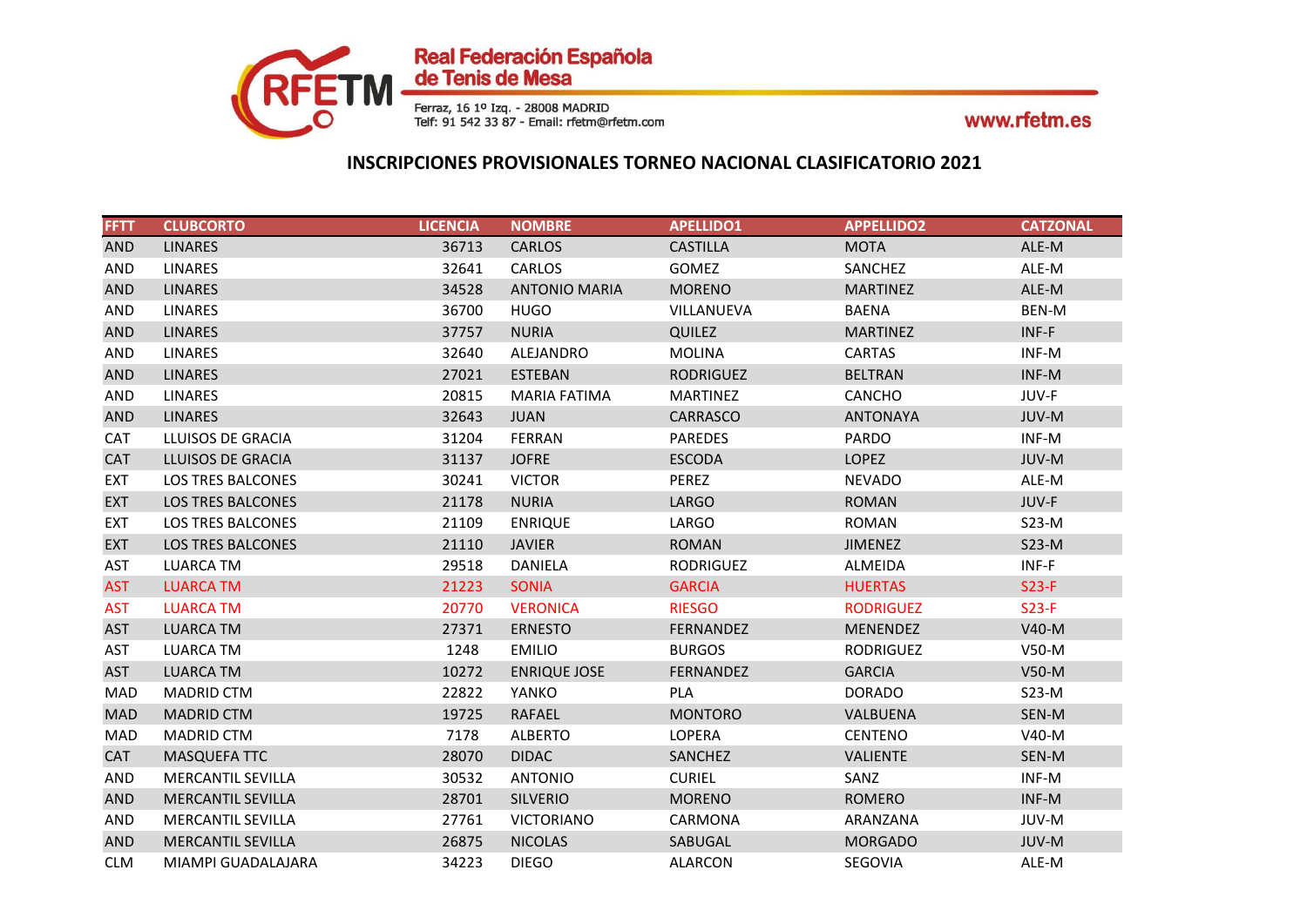

| <b>FFTT</b> | <b>CLUBCORTO</b>            | <b>LICENCIA</b> | <b>NOMBRE</b>        | <b>APELLIDO1</b> | <b>APPELLIDO2</b> | <b>CATZONAL</b> |
|-------------|-----------------------------|-----------------|----------------------|------------------|-------------------|-----------------|
| <b>CLM</b>  | MIAMPI GUADALAJARA          | 31624           | <b>GERMAN</b>        | <b>ALARCON</b>   | <b>SEGOVIA</b>    | JUV-M           |
| GAL         | <b>MONTE PORREIRO</b>       | 27263           | ALBA                 | ALVAREZ          | <b>LOPEZ</b>      | ALE-F           |
| GAL         | <b>MONTE PORREIRO</b>       | 33760           | <b>XABIER</b>        | FERNANDEZ        | GONZALEZ          | ALE-M           |
| GAL         | <b>MONTE PORREIRO</b>       | 29342           | <b>NATALIA</b>       | <b>OUBIÑA</b>    | <b>GARRIDO</b>    | INF-F           |
| <b>GAL</b>  | <b>MONTE PORREIRO</b>       | 29344           | <b>IVAN</b>          | ACUÑA            | VAZQUEZ           | INF-M           |
| GAL         | <b>MONTE PORREIRO</b>       | 27272           | FABIAN               | CANCELA          | <b>TORRES</b>     | INF-M           |
| GAL         | <b>MONTE PORREIRO</b>       | 33671           | <b>ANTONIO</b>       | <b>LOUREIRO</b>  | <b>GARCIA</b>     | INF-M           |
| GAL         | <b>MONTE PORREIRO</b>       | 16933           | <b>RAUL</b>          | ALVAREZ          | <b>GARCIA</b>     | JUV-M           |
| GAL         | <b>MONTE PORREIRO</b>       | 26877           | <b>MARTIN</b>        | <b>HERNANDEZ</b> | <b>GONZALEZ</b>   | JUV-M           |
| GAL         | <b>MONTE PORREIRO</b>       | 23245           | <b>LUCAS</b>         | <b>VIDAL</b>     | <b>BEN</b>        | JUV-M           |
| <b>GAL</b>  | <b>MONTE PORREIRO</b>       | 5716            | <b>CRISTOFER</b>     | <b>SANTIAGO</b>  | <b>BARREIRO</b>   | SEN-M           |
| GAL         | <b>MONTE PORREIRO</b>       | 16944           | <b>MANUEL ANGEL</b>  | <b>GARCIA</b>    | <b>LOBATO</b>     | V50-M           |
| GAL         | <b>MONTE PORREIRO</b>       | 19664           | <b>ANTONIO</b>       | <b>VIDAL</b>     | <b>VIDAL</b>      | V50-M           |
| <b>MUR</b>  | <b>MURCIA</b>               | 32162           | <b>MARIO</b>         | <b>MATAS</b>     | SANCHEZ           | INF-M           |
| <b>NAV</b>  | NATACION PAMPLONA           | 22826           | <b>JAVIER</b>        | <b>BAUTISTA</b>  | ARGUIÑARIZ        | JUV-M           |
| <b>CLM</b>  | NAVALCAN T.M.               | 29197           | REINALDO             | <b>UTRILLA</b>   | <b>GATICA</b>     | INF-M           |
| <b>CLM</b>  | NAVALCAN T.M.               | 29687           | ALEJANDRO            | COGOLLO          | MUÑOZ             | JUV-M           |
| <b>CLM</b>  | NAVALCAN T.M.               | 29198           | <b>JORGE</b>         | <b>UTRILLA</b>   | <b>GATICA</b>     | JUV-M           |
| <b>MAD</b>  | <b>NOROESTE - LAS ROZAS</b> | 30510           | <b>MARTIN</b>        | <b>ALONSO</b>    | <b>GOMZALEZ</b>   | JUV-M           |
| MAD         | NOROESTE - LAS ROZAS        | 21972           | SANCHO               | DE LAURENTIS     | ZALDIVAR          | JUV-M           |
| <b>MAD</b>  | <b>NOROESTE - LAS ROZAS</b> | 24177           | <b>JORGE</b>         | FERNANDEZ        | <b>CRUCETA</b>    | JUV-M           |
| MAD         | NOROESTE - LAS ROZAS        | 26818           | ALEJANDRO            | <b>GARCIA</b>    | SUALDEA           | JUV-M           |
| <b>MAD</b>  | <b>NOROESTE - LAS ROZAS</b> | 28486           | <b>ENRIQUE</b>       | VAZQUEZ          | <b>ESCUDERO</b>   | $S23-M$         |
| MAD         | <b>NOROESTE - LAS ROZAS</b> | 19185           | <b>DAVID ANTONIO</b> | <b>MARTINEZ</b>  | <b>MORAN</b>      | SEN-M           |
| <b>NAV</b>  | <b>OBERENA</b>              | 31573           | <b>JULIAN</b>        | <b>GARCIA</b>    | DE LA CRUZ        | ALE-M           |
| <b>NAV</b>  | <b>OBERENA</b>              | 35457           | <b>JON</b>           | DÁVILA           | <b>CONTÍN</b>     | INF-M           |
| <b>NAV</b>  | <b>OBERENA</b>              | 35456           | <b>JOSU</b>          | <b>ILARDUYA</b>  | <b>IZCUE</b>      | INF-M           |
| <b>NAV</b>  | OBERENA                     | 8797            | <b>DAVID</b>         | <b>ESPARZA</b>   | LANGARICA         | SEN-M           |
| <b>NAV</b>  | <b>OBERENA</b>              | 15746           | <b>MATÍAS</b>        | <b>MILLERA</b>   | <b>CHARRO</b>     | SEN-M           |
| <b>NAV</b>  | <b>OBERENA</b>              | 21797           | <b>LUIS</b>          | <b>IZKUE</b>     | <b>SALINAS</b>    | V60-M           |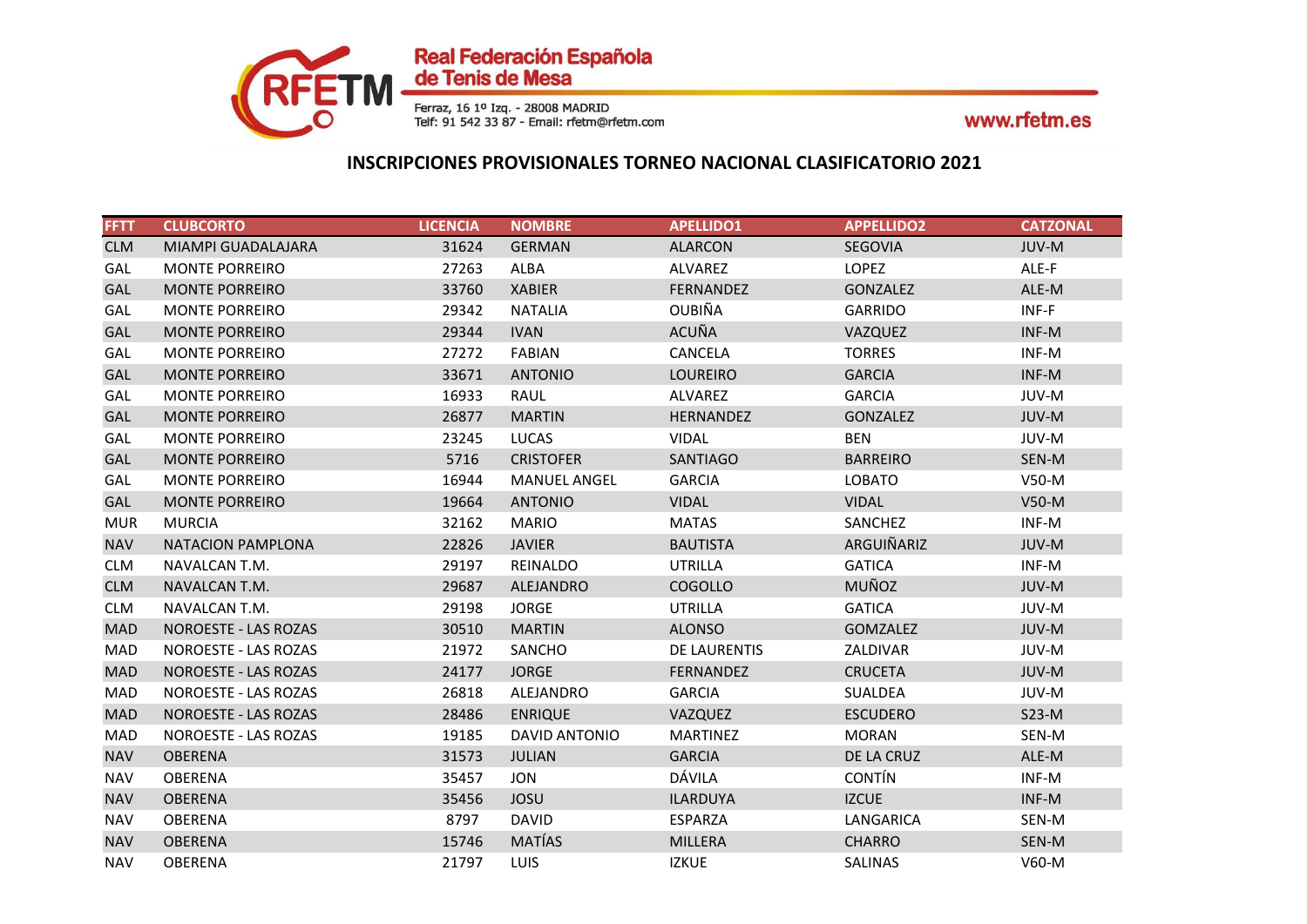

| <b>FFTT</b> | <b>CLUBCORTO</b>           | <b>LICENCIA</b> | <b>NOMBRE</b>           | <b>APELLIDO1</b>  | <b>APPELLIDO2</b> | <b>CATZONAL</b> |
|-------------|----------------------------|-----------------|-------------------------|-------------------|-------------------|-----------------|
| <b>GAL</b>  | OROSO TM                   | 35692           | <b>NAIARA</b>           | <b>OTERO</b>      | <b>CARBALLIDO</b> | ALE-F           |
| GAL         | OROSO TM                   | 32195           | SANTIAGO                | <b>VIQUEIRA</b>   | FRAGA             | BEN-M           |
| <b>GAL</b>  | OROSO TM                   | 27265           | <b>ESTEBAN</b>          | <b>RODRIGUEZ</b>  | <b>BARREIRO</b>   | JUV-M           |
| GAL         | OROSO TM                   | 17347           | <b>BRAIS</b>            | <b>BLANCO</b>     | <b>REY</b>        | $S23-M$         |
| <b>GAL</b>  | OROSO TM                   | 36221           | <b>MATIAS</b>           | <b>CONDE</b>      | <b>MEIRA</b>      | $S23-M$         |
| BAL         | PALMA TT                   | 17018           | <b>JOSE</b>             | <b>GARCIA</b>     | <b>MENA</b>       | JUV-M           |
| <b>BAL</b>  | PALMATT                    | 27377           | LUIS.                   | <b>LOBATO</b>     | <b>MARTIN</b>     | JUV-M           |
| <b>BAL</b>  | PALMA TT                   | 3994            | ALEJANDRO               | <b>GARCIA</b>     | <b>MENA</b>       | SEN-M           |
| <b>BAL</b>  | PALMATT                    | 262             | <b>MANUEL</b>           | <b>ESTEBAN</b>    | <b>ROMERO</b>     | V60-M           |
| BAL         | PALMATT                    | 377             | <b>JULIAN</b>           | <b>GARCIA</b>     | <b>MOLINA</b>     | V60-M           |
| <b>CTB</b>  | PEDRO VELARDE TM           | 18214           | <b>FRANCISCO</b>        | <b>CHAMORRO</b>   | PÉREZ             | V60-M           |
| <b>AND</b>  | <b>PORTUENSE</b>           | 30254           | PABLO                   | CASTILLO          | <b>MULERO</b>     | INF-M           |
| <b>CNR</b>  | <b>PRAKAN</b>              | 28645           | SAMEER ANAND            | <b>KHIANI</b>     | <b>MOHINANI</b>   | JUV-M           |
| <b>CLM</b>  | PUERTOLLANO                | 35668           | <b>JOSE RAMON</b>       | <b>FERNANDEZ</b>  | FERNANDEZ         | INF-M           |
| <b>CVA</b>  | <b>REQUENA</b>             | 31018           | <b>AUGUSTO</b>          | <b>GOMEZ</b>      | <b>GOMEZ</b>      | JUV-M           |
| MAD         | <b>RIVAS</b>               | 34762           | <b>SERGIO</b>           | <b>CAPA</b>       | CALDERON          | ALE-M           |
| <b>MAD</b>  | <b>RIVAS</b>               | 34086           | <b>ERIC</b>             | <b>LOPEZ</b>      | <b>VICENTE</b>    | INF-M           |
| MAD         | <b>RIVAS</b>               | 34912           | <b>ISHITA</b>           | <b>BHATTARAI</b>  |                   | JUV-F           |
| <b>MAD</b>  | <b>RIVAS</b>               | 29693           | <b>ALEJANDRO</b>        | <b>CARNERO</b>    | <b>CARTAS</b>     | JUV-M           |
| <b>MAD</b>  | <b>SAN SEBASTIAN REYES</b> | 28335           | PABLO                   | CANTARERO         | <b>IGLESIAS</b>   | ALE-M           |
| <b>MAD</b>  | <b>SAN SEBASTIAN REYES</b> | 23028           | <b>FERNANDO</b>         | CABRERA           | <b>CUSTODIO</b>   | JUV-M           |
| <b>MAD</b>  | <b>SAN SEBASTIAN REYES</b> | 23884           | <b>NICOLAS</b>          | <b>LOPEZ</b>      | DE OLIVEIRA       | JUV-M           |
| <b>MAD</b>  | <b>SAN SEBASTIAN REYES</b> | 19562           | <b>RICARDO</b>          | <b>GARCIA</b>     | <b>CATALA</b>     | V60-M           |
| MAD         | <b>SAN SEBASTIAN REYES</b> | 290             | <b>MIGUEL</b>           | MALDONADO         | <b>VIDAL</b>      | V60-M           |
| <b>MAD</b>  | SAN SEBASTIAN REYES        | 433             | <b>FRANCISCO JAVIER</b> | <b>MENDIGUREN</b> | <b>GARCIA</b>     | V60-M           |
| <b>CAT</b>  | <b>SANT CUGAT</b>          | 32848           | <b>SOFIA</b>            | CARRO             | <b>DOMINGO</b>    | ALE-F           |
| <b>CAT</b>  | <b>SANT CUGAT</b>          | 37194           | <b>CHRISTIAN</b>        | CALLEJÓN          | <b>PIERA</b>      | ALE-M           |
| <b>CAT</b>  | <b>SANT CUGAT</b>          | 33548           | <b>TIANQI</b>           | ZOU               |                   | INF-M           |
| <b>CAT</b>  | <b>SANT CUGAT</b>          | 25725           | <b>ALEXIA</b>           | <b>GUARCH</b>     | <b>MASES</b>      | JUV-F           |
| <b>NAV</b>  | <b>SCDR ANAITASUNA</b>     | 37557           | <b>DABID</b>            | <b>AZANZA</b>     | <b>LOPEZ</b>      | ALE-M           |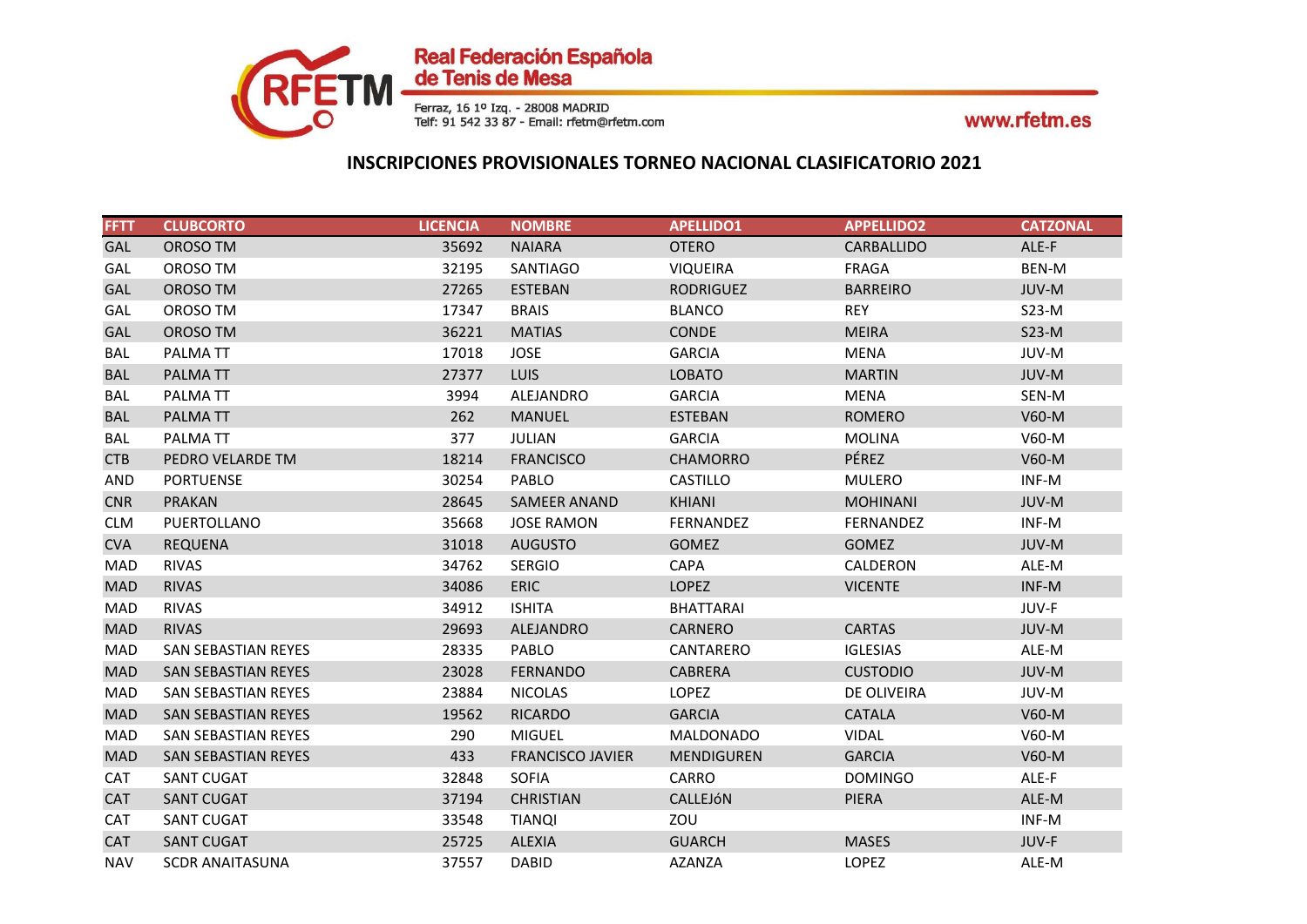

| <b>FFTT</b> | <b>CLUBCORTO</b>       | <b>LICENCIA</b> | <b>NOMBRE</b>           | <b>APELLIDO1</b>  | <b>APPELLIDO2</b> | <b>CATZONAL</b> |
|-------------|------------------------|-----------------|-------------------------|-------------------|-------------------|-----------------|
| <b>NAV</b>  | <b>SCDR ANAITASUNA</b> | 35988           | <b>HUGO</b>             | <b>BORIA</b>      | <b>BARREIRA</b>   | ALE-M           |
| <b>NAV</b>  | <b>SCDR ANAITASUNA</b> | 34348           | <b>DIEGO</b>            | <b>MANJON</b>     | LEIZA             | ALE-M           |
| <b>NAV</b>  | <b>SCDR ANAITASUNA</b> | 36658           | PAU                     | <b>RICO</b>       | FERNANDEZ         | INF-M           |
| ARA         | SCHOOL ZARAGOZA        | 30539           | <b>LUCAS</b>            | <b>GARCIA</b>     | CABALLERO         | INF-M           |
| <b>ARA</b>  | SCHOOL ZARAGOZA        | 30176           | ALEJANDRO               | <b>ALONSO</b>     | <b>ARNAS</b>      | JUV-M           |
| ARA         | <b>SCHOOL ZARAGOZA</b> | 23489           | <b>DIEGO</b>            | <b>FRAGO</b>      | <b>FLETA</b>      | JUV-M           |
| <b>ARA</b>  | <b>SCHOOL ZARAGOZA</b> | 26754           | <b>HECTOR</b>           | <b>GONZALVO</b>   | <b>SIMON</b>      | JUV-M           |
| <b>ARA</b>  | <b>SCHOOL ZARAGOZA</b> | 23940           | <b>MAURICIO ANTONIO</b> | LA ROSA           | <b>SUAREZ</b>     | JUV-M           |
| <b>ARA</b>  | SCHOOL ZARAGOZA        | 27032           | ALEJANDRO               | SANTACRUZ         | <b>RAMOS</b>      | JUV-M           |
| BAL         | SON CLADERA TTC        | 24063           | <b>DAVID</b>            | <b>MARTIN</b>     | <b>GARCIA</b>     | JUV-M           |
| <b>BAL</b>  | SON CLADERA TTC        | 28801           | <b>MIGUEL</b>           | <b>MAS</b>        | SOLILLEVAS        | JUV-M           |
| BAL         | <b>SON CLADERA TTC</b> | 21164           | <b>JUAN</b>             | GARCÍA            | SALAMANCA         | $S23-M$         |
| <b>BAL</b>  | SON CLADERA TTC        | 16492           | <b>JAUME</b>            | PAÑELLA           | <b>FULLANA</b>    | SEN-M           |
| <b>CLM</b>  | TALAVERA               | 17881           | GONZALO                 | <b>HERRANZ</b>    | DE FRANCISCO      | $S23-M$         |
| <b>RIO</b>  | TEAM LA RIOJA TM       | 36884           | <b>CLAUDIA</b>          | <b>RODRIGUEZ</b>  | ZABALETA          | ALE-F           |
| <b>RIO</b>  | TEAM LA RIOJA TM       | 36881           | JULEN                   | <b>GOIKOECHEA</b> | <b>LOPEZ</b>      | BEN-M           |
| <b>CNR</b>  | <b>TEMESPIN</b>        | 18389           | <b>NESTOR LUIS</b>      | <b>PEREZ</b>      | <b>GONZALEZ</b>   | SEN-M           |
| GAL         | TM CRC PORRIÑO         | 33722           | ALEXANDRE               | <b>UCHA</b>       | <b>FERNANDEZ</b>  | INF-M           |
| <b>ARA</b>  | TM MONZON              | 29122           | <b>DAVID</b>            | <b>DOMINGUEZ</b>  | <b>AGUADO</b>     | JUV-M           |
| <b>CTB</b>  | TM REOCIN              | 30601           | <b>DAVID</b>            | FERNANDEZ         | <b>MONTES</b>     | ALE-M           |
| <b>CTB</b>  | TM REOCIN              | 30088           | <b>IZAN</b>             | FERNANDEZ         | <b>MONTES</b>     | INF-M           |
| <b>AND</b>  | TM ROQUETAS            | 19973           | <b>ALONSO</b>           | <b>RINCON</b>     | <b>RODRIGUEZ</b>  | JUV-M           |
| <b>CTB</b>  | <b>TORRELAVEGA</b>     | 22477           | <b>NAYARA</b>           | <b>FERNANDEZ</b>  | <b>PEREZ</b>      | INF-F           |
| <b>CTB</b>  | <b>TORRELAVEGA</b>     | 30734           | ALEJANDRO               | REBOLLEDO         | <b>CELORIO</b>    | JUV-M           |
| <b>CTB</b>  | TORRELAVEGA            | 26283           | ADRIÁN                  | SÁNCHEZ           | <b>VILLAR</b>     | JUV-M           |
| <b>CTB</b>  | <b>TORRELAVEGA</b>     | 9438            | LUIS MIGUEL             | <b>ROJO</b>       | MENENDEZ          | SEN-M           |
| <b>CLM</b>  | <b>TORRIJOS SPIN</b>   | 36347           | <b>RODRIGO</b>          | <b>SEBASTIAN</b>  | <b>PALOMO</b>     | ALE-M           |
| <b>CLM</b>  | <b>TORRIJOS SPIN</b>   | 33936           | <b>JESUS</b>            | <b>GARCIA</b>     | ARENAS            | JUV-M           |
| <b>CAT</b>  | <b>TORTOSA</b>         | 32116           | <b>FAUST</b>            | SORNI             | <b>ESCODA</b>     | <b>BEN-M</b>    |
| CAT         | <b>TRAMUNTANA</b>      | 36704           | <b>ROGER</b>            | MARTÍNEZ          | <b>FIGUERAS</b>   | ALE-M           |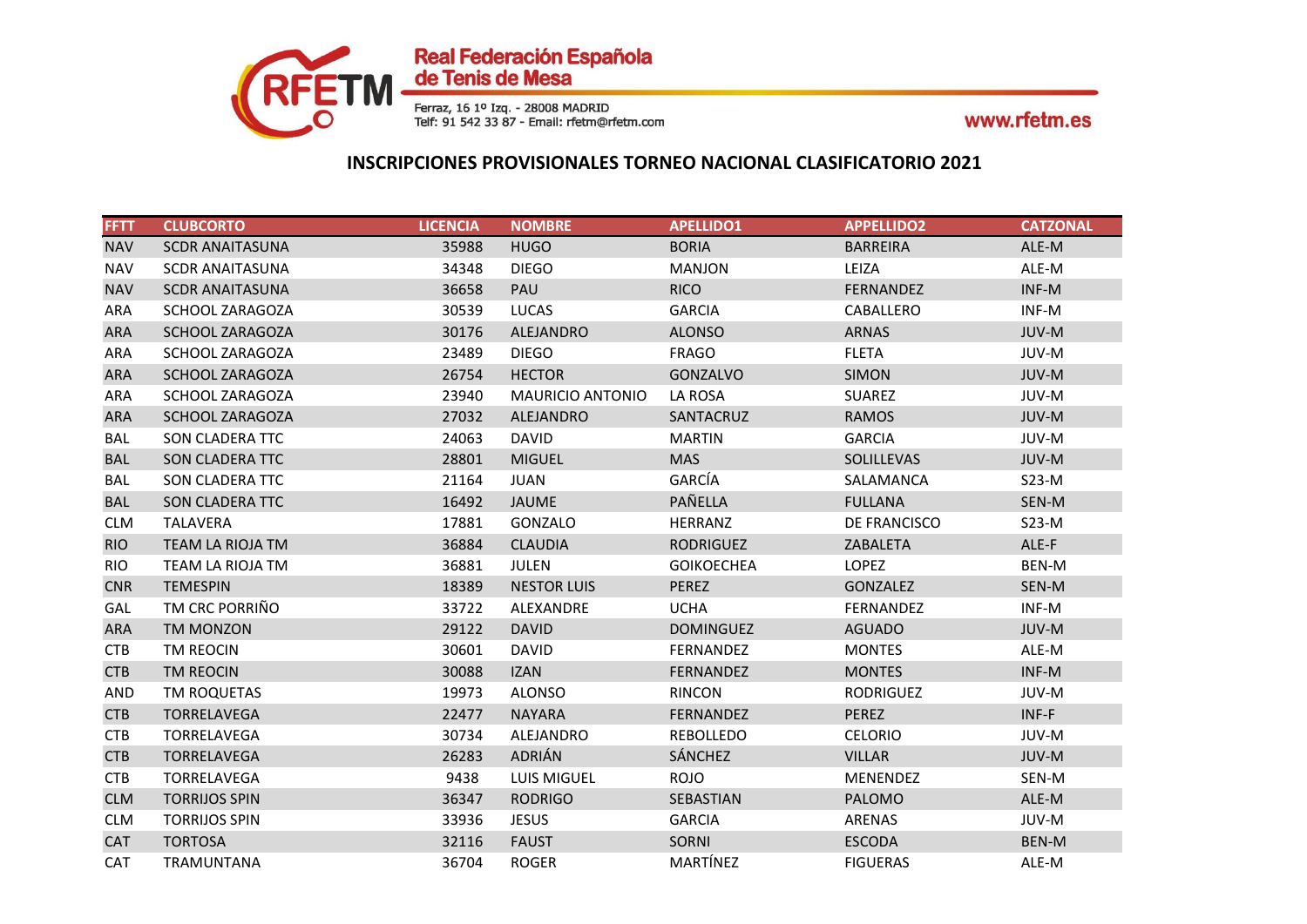

| <b>FFTT</b> | <b>CLUBCORTO</b>         | <b>LICENCIA</b> | <b>NOMBRE</b>  | <b>APELLIDO1</b> | <b>APPELLIDO2</b> | <b>CATZONAL</b> |
|-------------|--------------------------|-----------------|----------------|------------------|-------------------|-----------------|
| <b>CAT</b>  | <b>TRAMUNTANA</b>        | 37762           | <b>GUILLEM</b> | <b>VERGES</b>    | <b>BARTOLOME</b>  | BEN-M           |
| <b>CAT</b>  | <b>TRAMUNTANA</b>        | 26390           | <b>ARTUR</b>   | <b>BOYE</b>      | JUANOLA           | INF-M           |
| <b>CAT</b>  | <b>TRAMUNTANA</b>        | 32043           | <b>PAU</b>     | <b>CARRERAS</b>  | <b>COMAS</b>      | INF-M           |
| <b>CAT</b>  | <b>TRAMUNTANA</b>        | 25085           | <b>PERE</b>    | <b>CURÓS</b>     | GARCÍA            | INF-M           |
| <b>CAT</b>  | <b>TRAMUNTANA</b>        | 26603           | RAUL           | <b>MENA</b>      | <b>BAUTISTA</b>   | INF-M           |
| <b>CAT</b>  | TRAMUNTANA               | 22628           | <b>BERNAT</b>  | MUNTADA          | <b>MASO</b>       | INF-M           |
| <b>CAT</b>  | <b>TT GIRONA CIUTAT</b>  | 36665           | <b>MIQUEL</b>  | <b>MASDEU</b>    | <b>MIR</b>        | BEN-M           |
| <b>CAT</b>  | <b>TT GIRONA CIUTAT</b>  | 34262           | <b>POL</b>     | AREVALO          | <b>LINARES</b>    | INF-M           |
| <b>MUR</b>  | <b>UCAM TM CARTAGENA</b> | 22125           | <b>AINARA</b>  | <b>GARCIA</b>    | <b>PEREZ</b>      | JUV-F           |
| <b>MUR</b>  | <b>UCAM TM CARTAGENA</b> | 21928           | CARLA          | <b>PAREDES</b>   | <b>BUIGUES</b>    | JUV-F           |
| <b>MUR</b>  | <b>UCAM TM CARTAGENA</b> | 27016           | <b>ANA</b>     | <b>TORRES</b>    | <b>MORENO</b>     | JUV-F           |
| <b>MUR</b>  | <b>UCAM TM CARTAGENA</b> | 21927           | <b>ANDREA</b>  | <b>MARIN</b>     | <b>BUIGUES</b>    | $S23-F$         |
| <b>ARA</b>  | UTEBO TM                 | 36420           | <b>JAVIER</b>  | PASCUAL          | <b>JUSTE</b>      | ALE-M           |
| ARA         | UTEBO TM                 | 31214           | <b>DARIO</b>   | <b>PEREZ</b>     | DALMAU            | ALE-M           |
| <b>ARA</b>  | UTEBO TM                 | 37511           | <b>LUCAS</b>   | ÁLVAREZ          | ERREA             | <b>BEN-M</b>    |